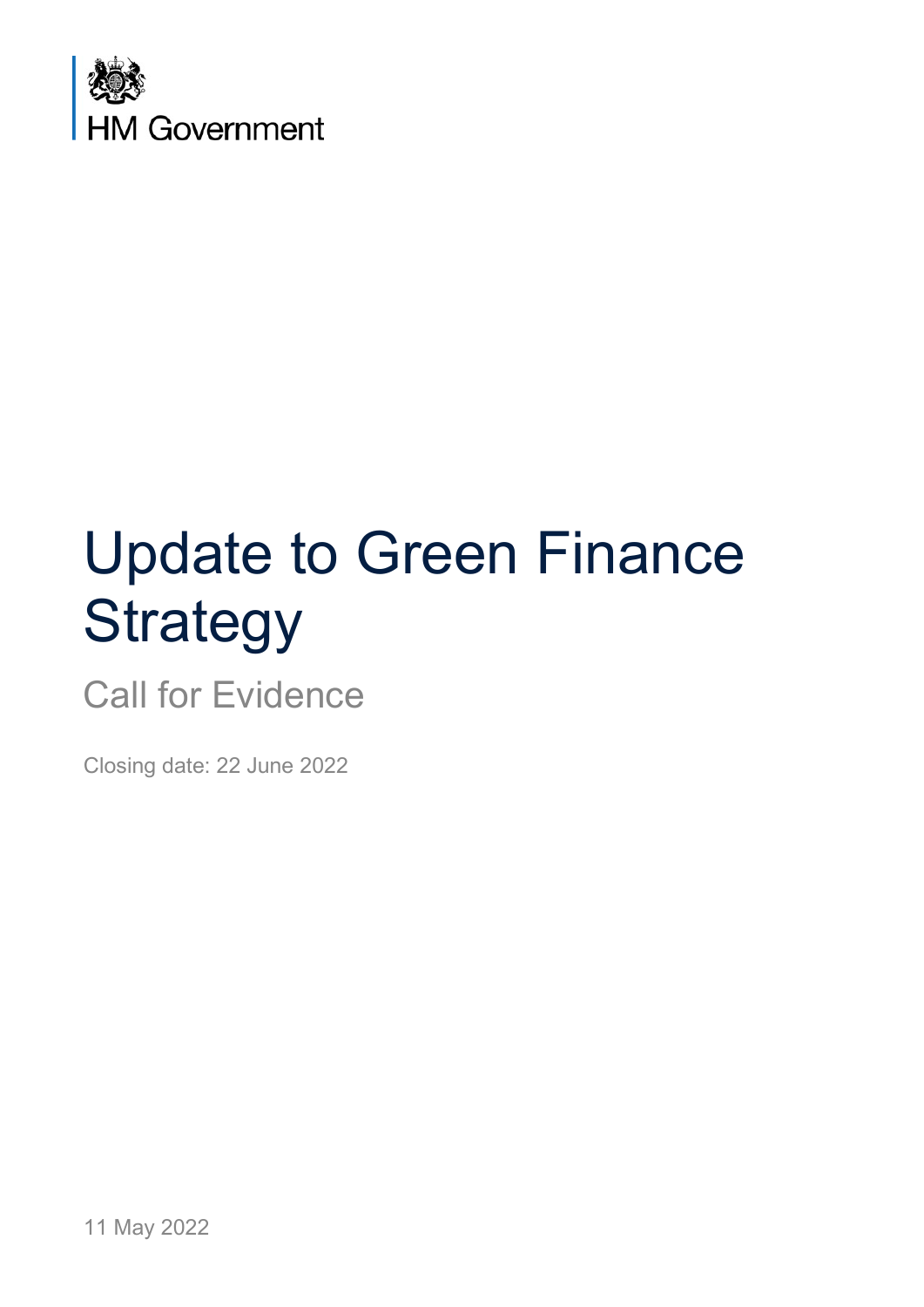

© Crown copyright 2022

This publication is licensed under the terms of the Open Government Licence v3.0 except where otherwise stated. To view this licence, visit [nationalarchives.gov.uk/doc/open-government-licence/version/3](http://nationalarchives.gov.uk/doc/open-government-licence/version/3/) or write to the Information Policy Team, The National Archives, Kew, London TW9 4DU, or email: [psi@nationalarchives.gsi.gov.uk.](mailto:psi@nationalarchives.gsi.gov.uk)

Where we have identified any third-party copyright information you will need to obtain permission from the copyright holders concerned.

Any enquiries regarding this publication should be sent to us at: [evidence.gfs@beis.gov.uk](mailto:evidence.gfs@beis.gov.uk)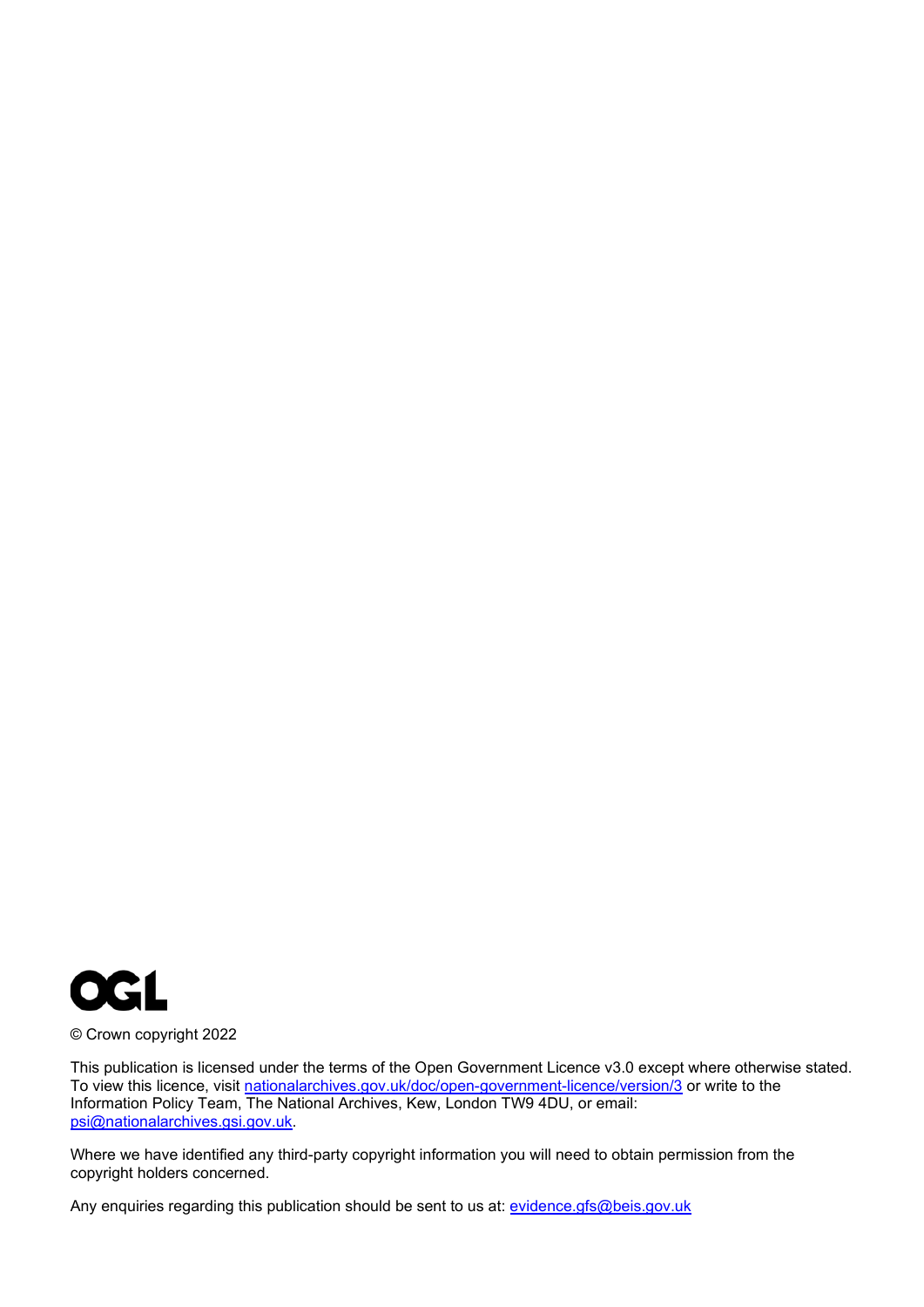## <span id="page-2-0"></span>Introduction

The United Kingdom (UK) government is issuing this Call for Evidence to support its update of the *Green Finance Strategy*, planned for publication in late 2022.

In July 2019, the UK government published its first *Green Finance Strategy*. This had three objectives:

- **Greening finance** by supporting the financial services sector to align with the UK's net zero commitment, the need to adapt to climate change and the UK's commitment to nature's recovery.
- **Financing green** by mobilising private investment at scale to support clean and resilient growth.
- Supporting financial services to **capture the opportunity** presented by the transition to a net zero and nature-positive economy, cementing UK leadership in green finance and ensuring that businesses can benefit.

Since the *Green Finance Strategy* was published, the UK government has taken major steps to deliver these objectives:

- Placing finance front and centre at COP26 in Glasgow the Chancellor hosted Finance Day which aimed to mobilise finance at scale for net zero and climate resilient development. This demonstrated significant progress on the \$100bn a year climate finance mobilisation goal for developing economies, and announced that organisations with \$130 trillion of assets, around 40% of the world's total, are now committed to net zero.
- Setting out plans to become the world's first Net Zero-aligned Financial Centre, including moving towards making the publication of transition plans mandatory and establishing a Transition Plan Taskforce to develop a gold standard for firm-level ne zero transition planning.
- Launching the UK Infrastructure Bank, with £22 billion of financial capacity to crowd-in private investment to support the UK's net zero target and local and regional economic growth in the UK.
- Becoming the first country in the G20 to mandate Taskforce on Climate-Related Financial Disclosures (TCFD) across the economy, and setting out a roadmap for broader economy-wide Sustainable Disclosure Requirements.
- Successfully kicking off the UK's green financing programme by issuing two sovereign green gilts with a total transaction size of £16bn, with the inaugural offering being the largest by any sovereign to date. Also launching the world's first sovereign retail Green Savings Bonds.
- Supporting the Taskforce on Nature-Related Financial Disclosures (TNFD), to design a risk management and disclosure framework for organisations to report on nature-related risks.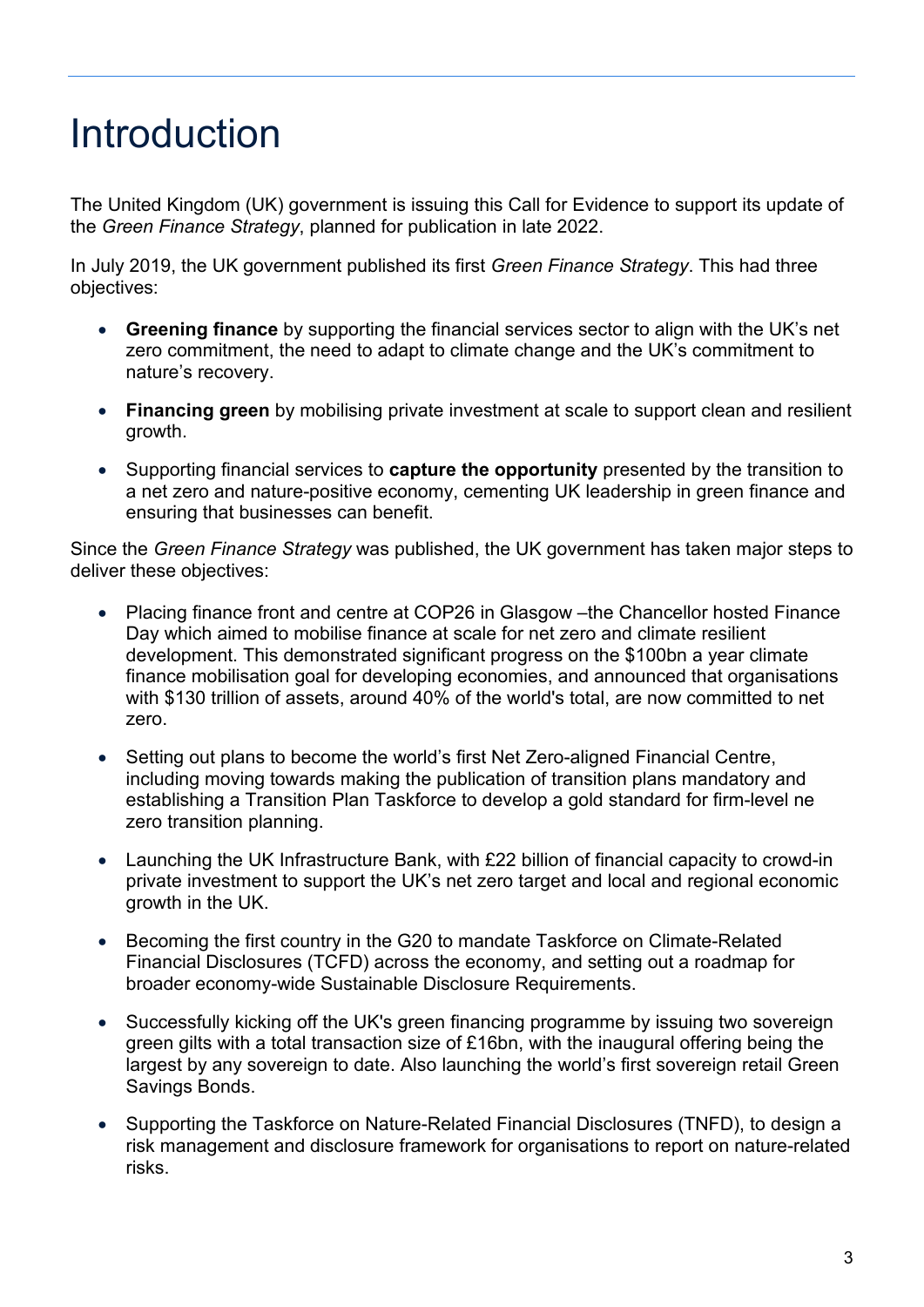- Doubling the UK's International Climate Finance to £11.6bn over the period April 2021- March 2026, including £3bn to protect and restore nature.
- Co-leading the negotiation of the Leaders' Pledge for Nature (LPN), which includes commitments to incentivise the financial system, nationally and internationally, to align financial flows to environmental commitments and to take into account the value of nature and biodiversity.
- Co-leading the Glasgow Leaders' Declaration on Forests and Land Use which requires signatories to align financial and economic flows with international goals to halt and reverse forest loss by 2030.

The updated *Green Finance Strategy* will take stock of progress so far and set out how the UK can better ensure the financial services industry is supporting the UK's energy security, climate and environmental objectives. These objectives have been established through several flagship publications and UK government actions:

- the UK government published the *Net Zero Strategy* setting out how it will decarbonise the economy by 2050, supporting jobs and levelling up the UK (October 2021)
- the UK government set out a new *Energy Security Strategy*, designed to boost Britain's energy security and independence following Russia's criminal invasion of Ukraine and rising global energy prices (April 2022)
- the UK government adopted the world-leading landmark *Environment Act 2021*, putting environmental goals, such as reversing the decline in biodiversity, on a statutory footing (November 2021)
- and the *National Adaptation Programme*, which sets out what the UK government, businesses and society are doing to better prepare for the impacts of climate change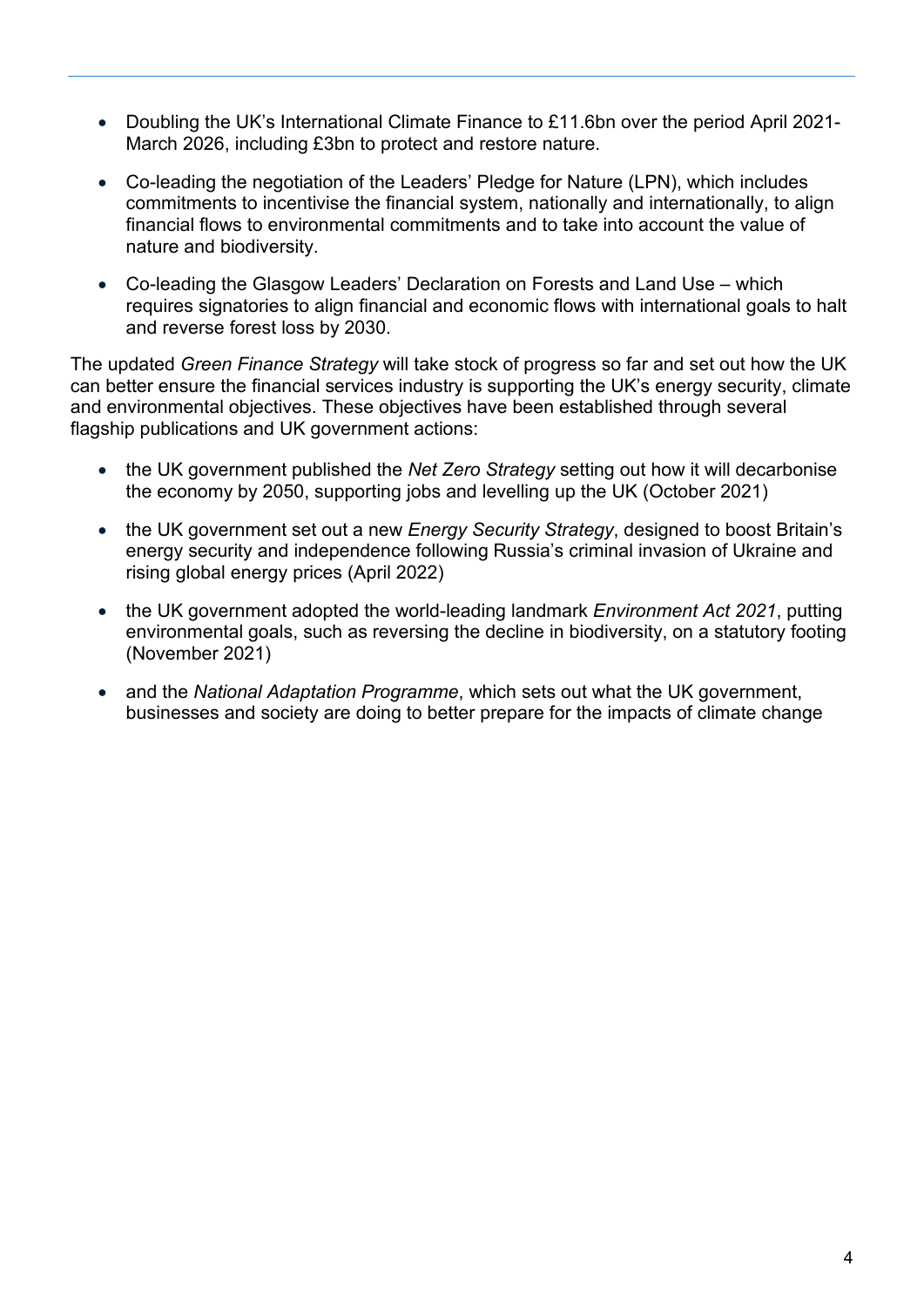## **Contents**

|                                                                                              | 3              |
|----------------------------------------------------------------------------------------------|----------------|
|                                                                                              | 6              |
|                                                                                              | 6              |
|                                                                                              | 6              |
|                                                                                              | $\overline{7}$ |
|                                                                                              | 7              |
|                                                                                              |                |
|                                                                                              | 8              |
| Financing the UK's energy security, climate and environmental objectives __________________9 |                |
|                                                                                              | 10             |
|                                                                                              |                |
| Ensuring broad access to green finance for local authorities, SMEs and retail customers 11   |                |
| High integrity voluntary markets for carbon and other ecosystem services ______________ 12   |                |
|                                                                                              | 14             |
|                                                                                              | 15             |
|                                                                                              | 16             |
| Building on the Glasgow Leaders' Declaration on Forests and Land Use _______________ 16      |                |
| Supporting an inclusive transition in emerging and developing economies ______________ 17    |                |
| Mobilising finance in emerging and developing economies using green bonds __________ 18      |                |
|                                                                                              | 19             |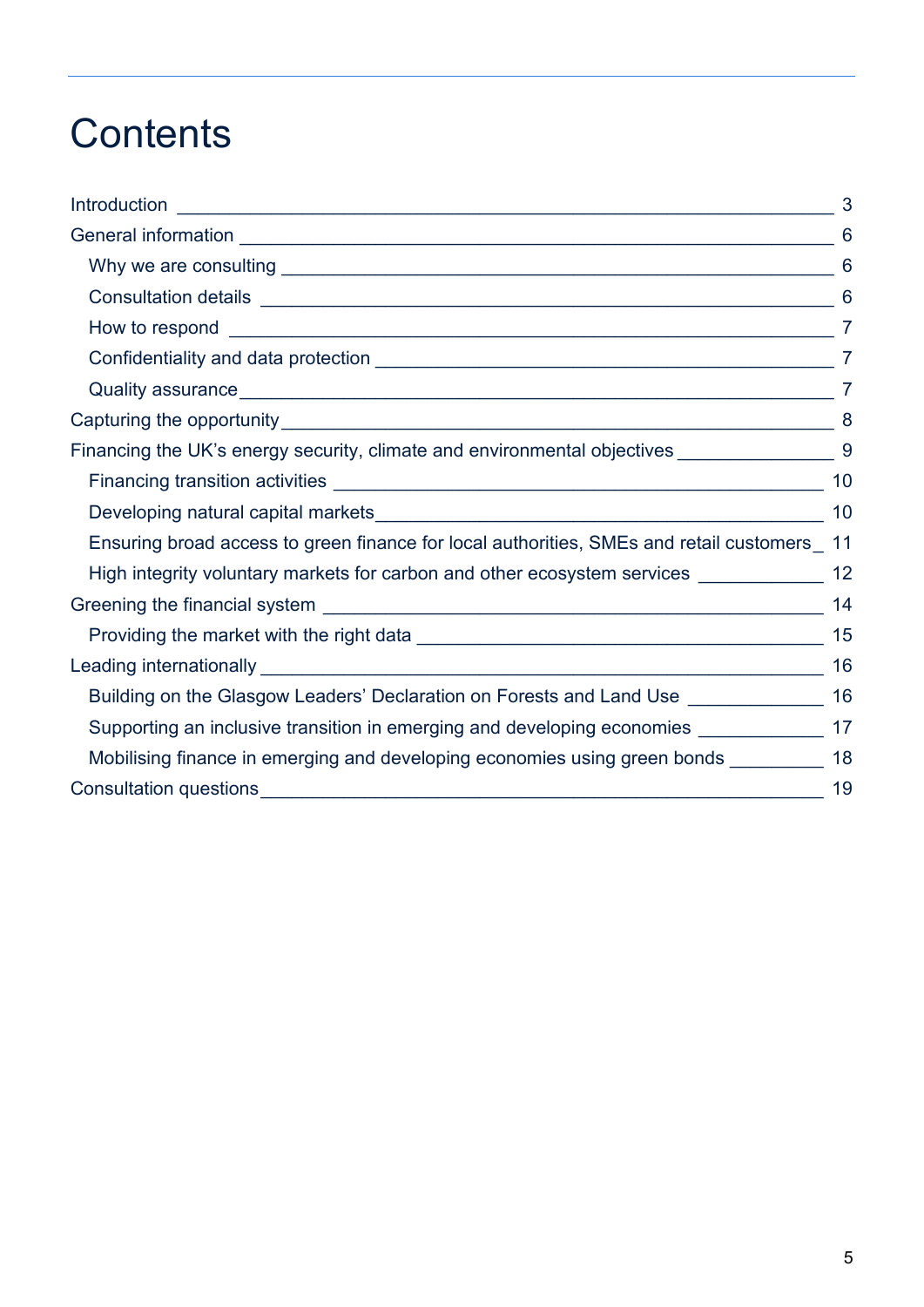## <span id="page-5-0"></span>General information

## <span id="page-5-1"></span>Why we are consulting

The UK government is issuing this Call for Evidence to obtain evidence and views from stakeholders to support the development of an update to the UK's *Green Finance Strategy*. This update is planned for publication in late 2022.

This Call for Evidence contains 39 questions on four key objectives:

- capturing the opportunity of green finance
- mobilising finance for the UK's energy security, climate and environmental objectives
- greening the financial system
- leading internationally

## <span id="page-5-2"></span>Consultation details

**Issued:** 11 May 2022

**Respond by:** 22 June 2022

**Enquiries to:** [evidence.gfs@beis.gov.uk](mailto:evidence.gfs@beis.gov.uk)

**Consultation reference:** Update to Green Finance Strategy – Call for Evidence

**Territorial extent:** United Kingdom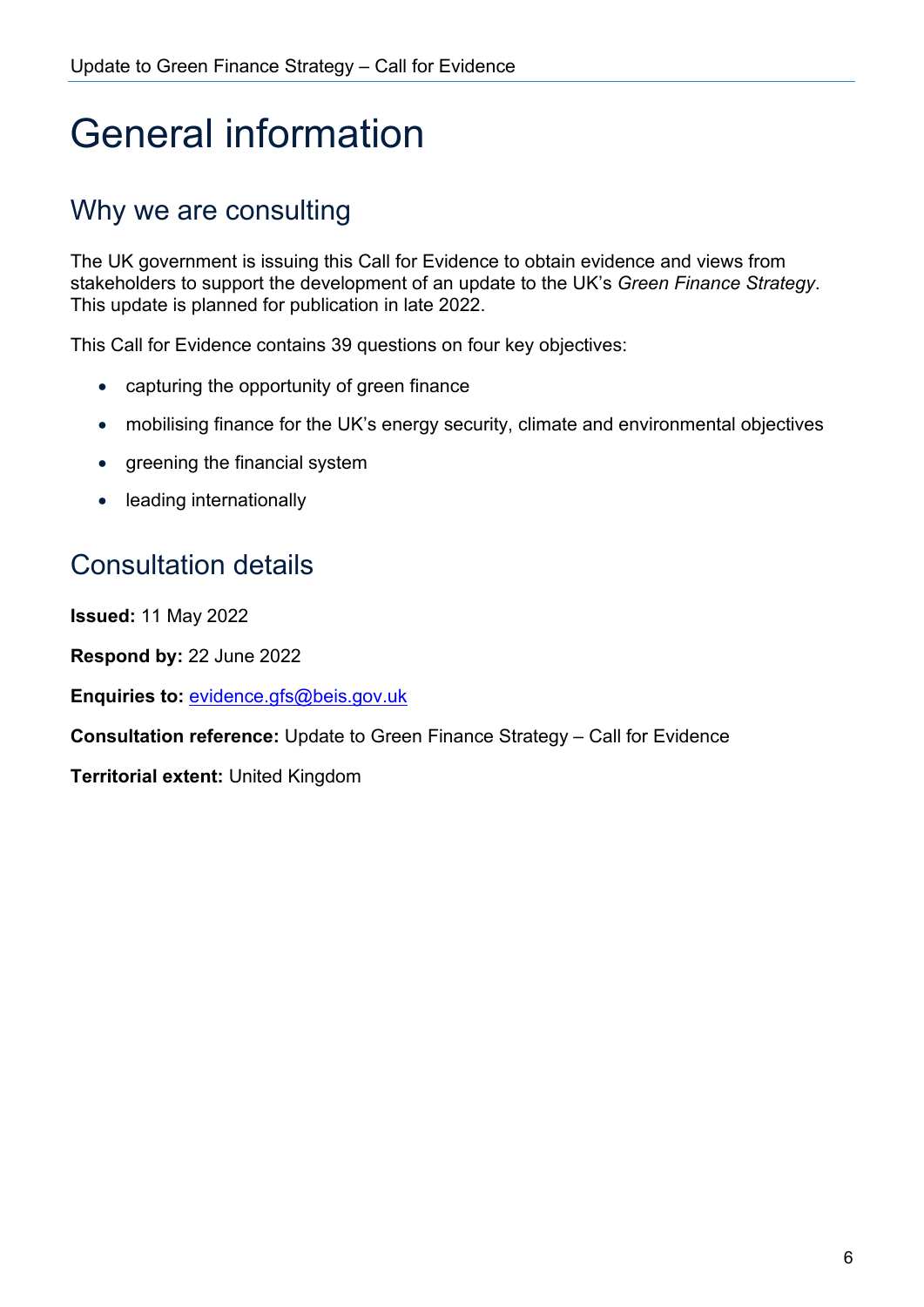### <span id="page-6-0"></span>How to respond

Please submit responses electronically using the contact details below:

**Email to:** [evidence.gfs@beis.gov.uk](mailto:evidence.gfs@beis.gov.uk)

When responding, please state whether you are responding as an individual or representing the views of an organisation.

Please take note of the following guidance for submissions:

- Your response will be most useful if it is framed in direct response to the questions posed, and with evidence in support wherever possible
- We recommend that your submission not exceed 400 words per question, or 20 pages in total
- It is **not** necessary to answer every question
- Please state whether you are responding as an individual or representing an organisation

## <span id="page-6-1"></span>Confidentiality and data protection

Information you provide in response to this consultation, including personal information, may be disclosed in accordance with UK legislation (the Freedom of Information Act 2000, the Data Protection Act 2018 and the Environmental Information Regulations 2004).

If you want the information that you provide to be treated as confidential please tell us, but be aware that we cannot guarantee confidentiality in all circumstances. An automatic confidentiality disclaimer generated by your IT system will not be regarded by us as a confidentiality request.

We will process your personal data in accordance with all applicable data protection laws. See our [privacy policy.](https://www.gov.uk/government/organisations/department-for-business-energy-and-industrial-strategy/about/personal-information-charter)

### <span id="page-6-2"></span>Quality assurance

This consultation has been carried out in accordance with the UK government's [consultation](https://www.gov.uk/government/publications/consultation-principles-guidance)  [principles.](https://www.gov.uk/government/publications/consultation-principles-guidance)

If you have any complaints about the way this consultation has been conducted, please email: [beis.bru@beis.gov.uk.](mailto:beis.bru@beis.gov.uk)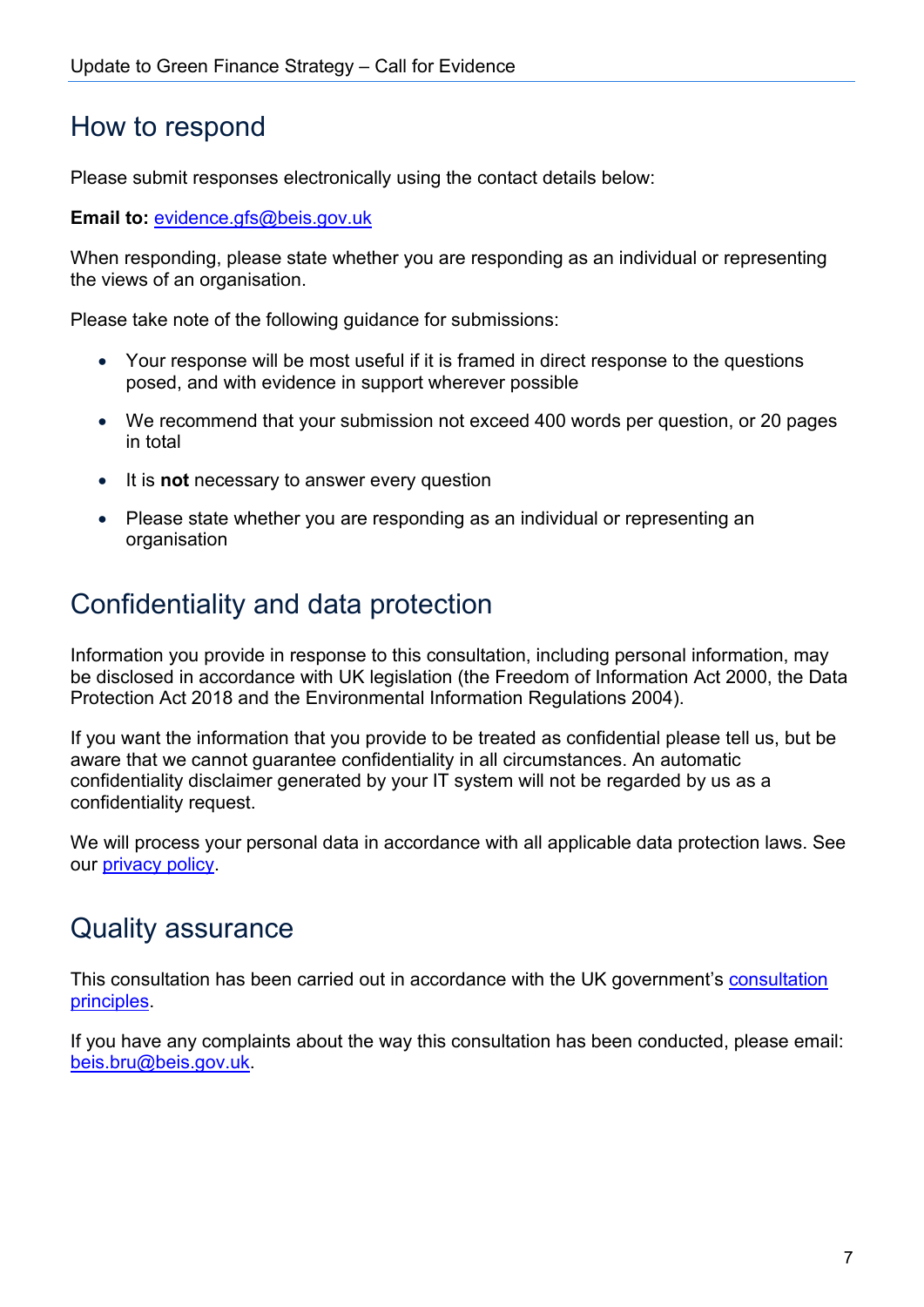## <span id="page-7-0"></span>Capturing the opportunity

The UK government is committed to ensuring the UK continues to be at the forefront of the rapidly growing market for global green finance. Achieving net zero, adapting to climate change and restoring nature will see fast growth in green financial products and services to support these objectives, presenting a significant opportunity for UK business. For example, the Climate Change Committee (CCC) estimated that the potential global market size for low carbon financial services could reach £280 billion per year in 2030 and £460 billion in 2050.[1](#page-7-1)

With strengths across the full financial and professional services spectrum, deep pools of capital, world-leading risk modelling and analytics capability, and a proven track-record on environmental policies, the UK is uniquely placed to capitalise on this opportunity and strengthen its position at the forefront of this market.

### **Headline Questions**

- 1. What are the key characteristics of a leading global centre for green finance?
- 2. Do you consider the UK's green finance regulatory framework to be world-class?
- 3. To what extent does the UK's private and public sectors have appropriate skills/capacity to attract international green finance flows?
- 4. What are the UK's comparative strengths and weaknesses in its green finance offering compared to other international financial centres? What are these are for:
	- a) Asset management
	- b) Capital markets
	- c) Banking
	- d) Insurance
	- e) Professional services
	- f) Fintech

5. How can the UK government measure progress towards becoming a leading global centre for green finance?

6. What areas for potential growth – for example emerging financial products and instruments – are there in green finance for the UK financial services sector?

<span id="page-7-1"></span><sup>&</sup>lt;sup>1</sup> Ricardo Energy & Environment for the Committee on Climate Change, UK business opportunities of moving to a low carbon economy: [https://www.theccc.org.uk/wp-content/uploads/2017/03/ED10039-](https://www.theccc.org.uk/wp-content/uploads/2017/03/ED10039-CCC-UK-Bus-Opportunities-Draft-Final-Report-V7.pdf) [CCC-UK-Bus-Opportunities-Draft-Final-Report-V7.pdf](https://www.theccc.org.uk/wp-content/uploads/2017/03/ED10039-CCC-UK-Bus-Opportunities-Draft-Final-Report-V7.pdf)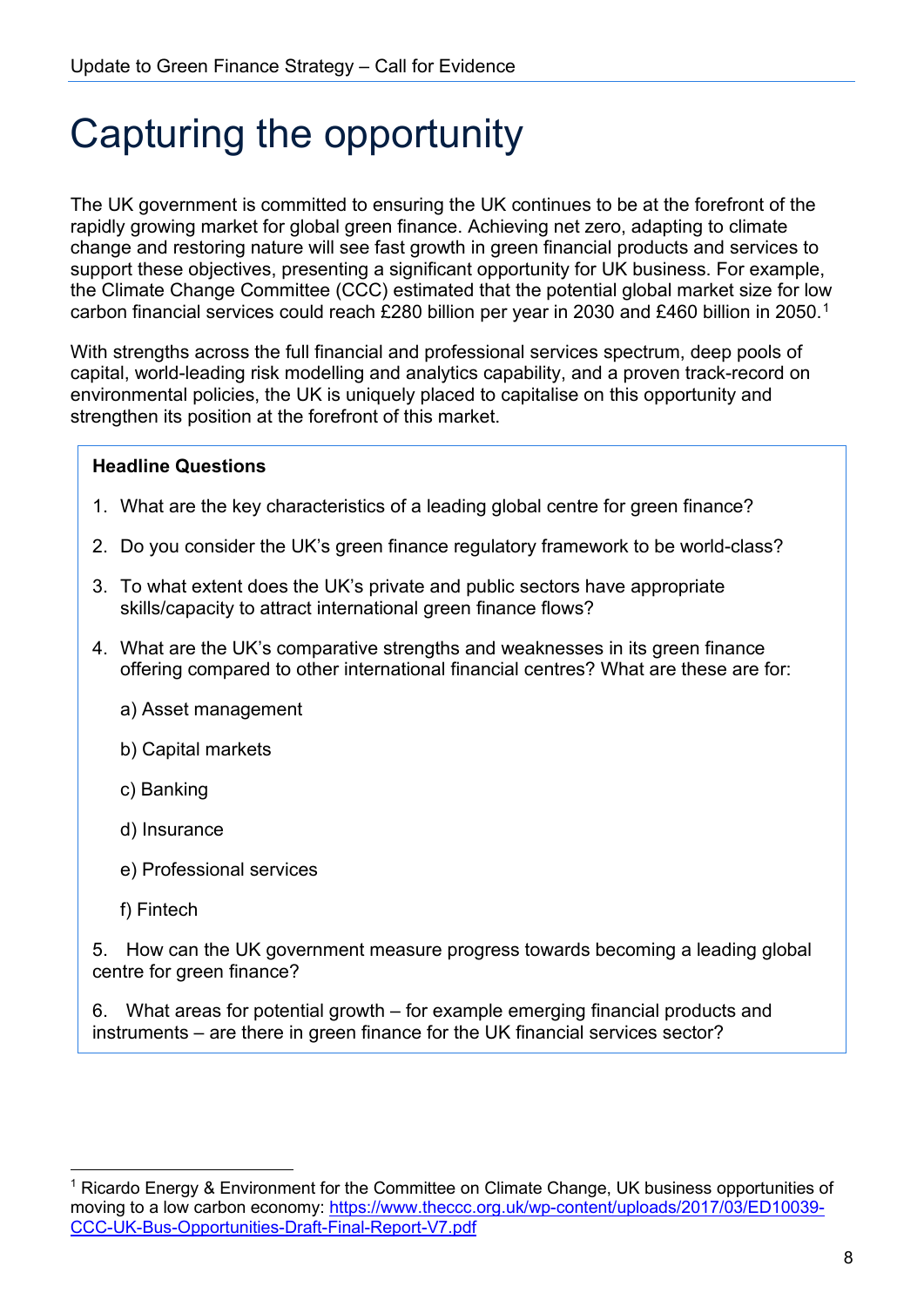## <span id="page-8-0"></span>Financing the UK's energy security, climate and environmental objectives

The UK government's recent *Energy Security Strategy* – on accelerating the deployment of clean energy to boost the UK's energy independence, *Net Zero Strategy* – to end the UK's contribution to climate change, *25 Year Environment Plan* – to improve the environment within a generation and *National Adaptation Programme*, will all require substantial private investment. The UK's financial services sector – one of the most dynamic and innovative in the world – will have a critical enabling role to play in delivering these objectives. Within this context the UK government is seeking evidence on what the right conditions are for effective mobilisation of private capital to meet our climate and environmental objectives.

The *Net Zero Strategy* estimates that additional capital investment in key sectors and technologies must grow from present levels of £10-15bn per year to at least £50-60bn per year through the late 2020s and 2030 to support the UK's net zero target.

The private sector investment is far below where it needs to be to protect and restore nature in the UK and deliver on domestic targets under the *Environment Act 2021*. The UK government has set a target to directly mobilise at least £500m a year of private finance for nature restoration by 2027 and over £1bn a year by 2030. Mobilising finance from all sources will also be critical to supporting the objectives of the *Convention on Biological Diversity COP 15*. In addition, the increased risks highlighted under the *third Climate Change Risk Assessment* published in January 2022, also demonstrate the need for strong integration of adaptation across investment decisions.

The first *Green Finance Strategy* identified that the strategic use of public funds, long-term policy frameworks and signalling, can create a financial system that leverages private finance to support the UK's climate and environmental objectives. However, each technology and sector presents its own challenges and opportunities.

#### **Headline Questions**

7. How can the UK support a financial system that leverages private investment to meet the UK's climate and environmental objectives?

8. How can the UK support a financial system that leverages private investment to meet the objectives of the British Energy Security Strategy, including in areas such as nuclear, hydrogen, carbon capture and storage and domestic oil and gas production, to reduce our reliance on imported fossil fuels as part of a smooth energy transition?

9. What barriers are there to unlocking private investment to support the UK's energy security, climate and environmental objectives?

10. How can the UK government assess and measure progress toward financing the UK's energy security, climate and environmental objectives?

11. How can the UK best facilitate greater private investment into climate change adaptation and resilience activities?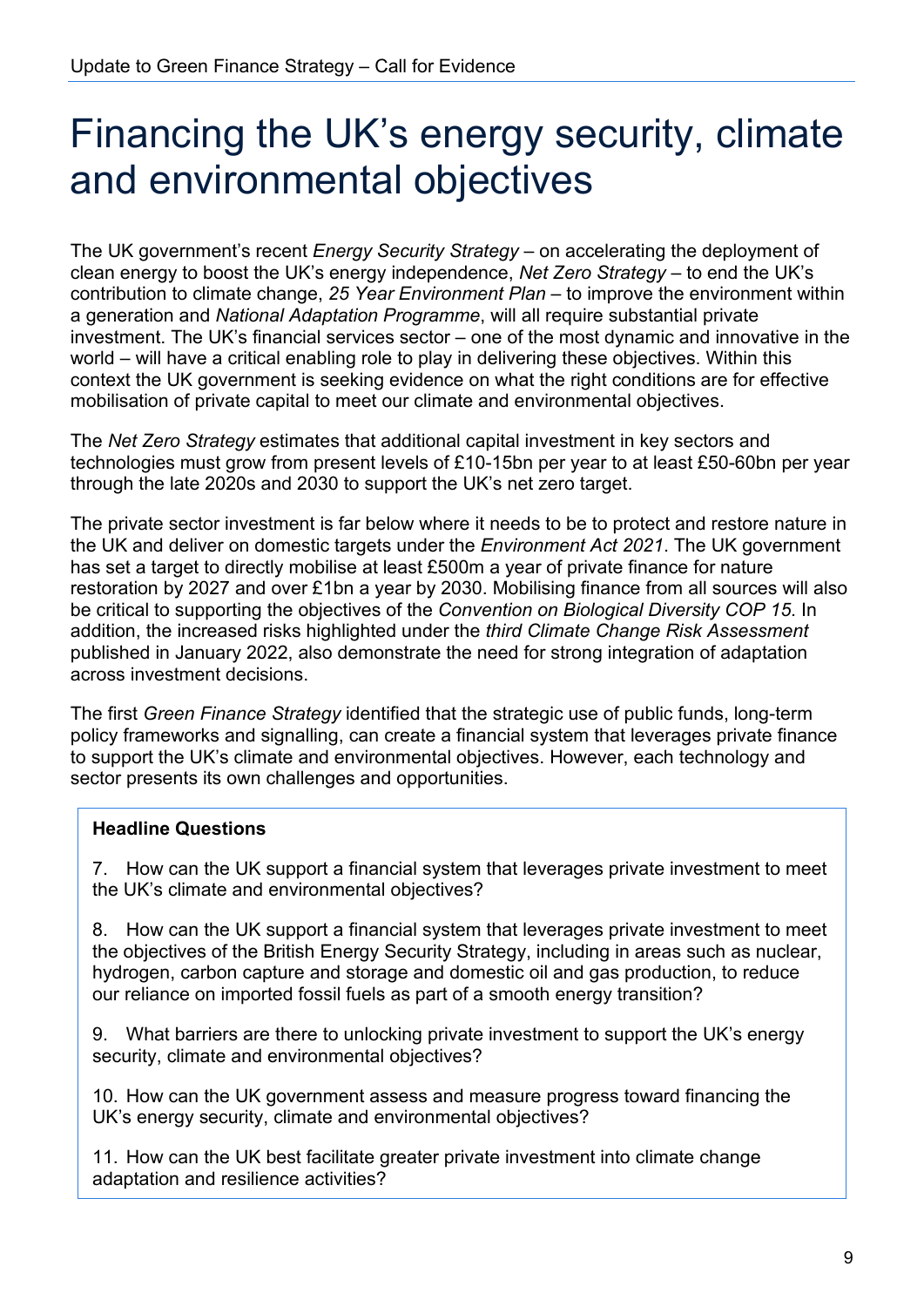### <span id="page-9-0"></span>Financing transition activities

The *Net Zero Strategy* sets out the UK's long-term plan for a transition that will take place over the next three decades to achieve net zero by 2050. This transition will take place in every sector of the UK economy, and a similar challenge is faced by other countries internationally. This will require significant amounts of private investment into economic transition activities – 'transition finance' –including in high emitting sectors to help them decarbonise.

The transition finance market is currently relatively small, as issuers are unclear about the meaning and investors are sceptical about greenwashing. To date, the transition bond market has totalled \$10.4 billion in issuance since its inception, compared to the green bond market, which totalled \$621 billion in 2021 alone <sup>2</sup>. Green or sustainability-labelled finance is also sometimes used to raise investment for transition activities  $3$ , but there is uncertainty over whether this should be conflated with pure 'green' economic activity. This points to a lack of clarity in the market around what transition finance is, and what the best methods to finance transition activities are.

### **Questions**

12. Are there barriers to the mobilisation of private investment into transition activities? If so, what are they and how might they be overcome?

13. How can the UK become a leading hub in structuring and innovating on transition finance?

14. Is there a role for the UK government to support the development of transition finance markets in the UK and internationally?

## <span id="page-9-1"></span>Developing natural capital markets

Private sector investment into natural capital will need to scale-up significantly to bridge the financing gap for nature-based outcomes in line with government policy. The UK government is committed to the further development of private markets that drive investment into natural capital – which can provide ecosystem services such as nature-based carbon capture, biodiversity, water quality and flood risk management. The UK government has set a 2021 Spending Review target to mobilise at least £500m of private investment into nature's recovery every year by 2027 and more than £1 billion a year by 2030.

In relation to this, the UK government has already launched the Natural Environment Investment Readiness Fund (NEIRF), with £10 million available to support nature projects in England to develop to a point where they attract private investment. Similarly, the Big Nature Impact Fund will be launched, a public-private blended finance vehicle with up to £30 million public investment to leverage private finance into new natural capital markets and ecosystem services.

<span id="page-9-2"></span><sup>2</sup> Bloomberg Finance L.P. (BloombergNEF, 2022): 1H 2022 Sustainable Finance Market Outlook [\(https://www.bnef.com/insights/28139/view\)](https://www.bnef.com/insights/28139/view)

<span id="page-9-3"></span><sup>3</sup> Climate Transition Finance Handbook 2020 (ICMA, 2020): [https://www.icmagroup.org/sustainable](https://www.icmagroup.org/sustainable-finance/the-principles-guidelines-and-handbooks/climate-transition-finance-handbook/)[finance/the-principles-guidelines-and-handbooks/climate-transition-finance-handbook/](https://www.icmagroup.org/sustainable-finance/the-principles-guidelines-and-handbooks/climate-transition-finance-handbook/)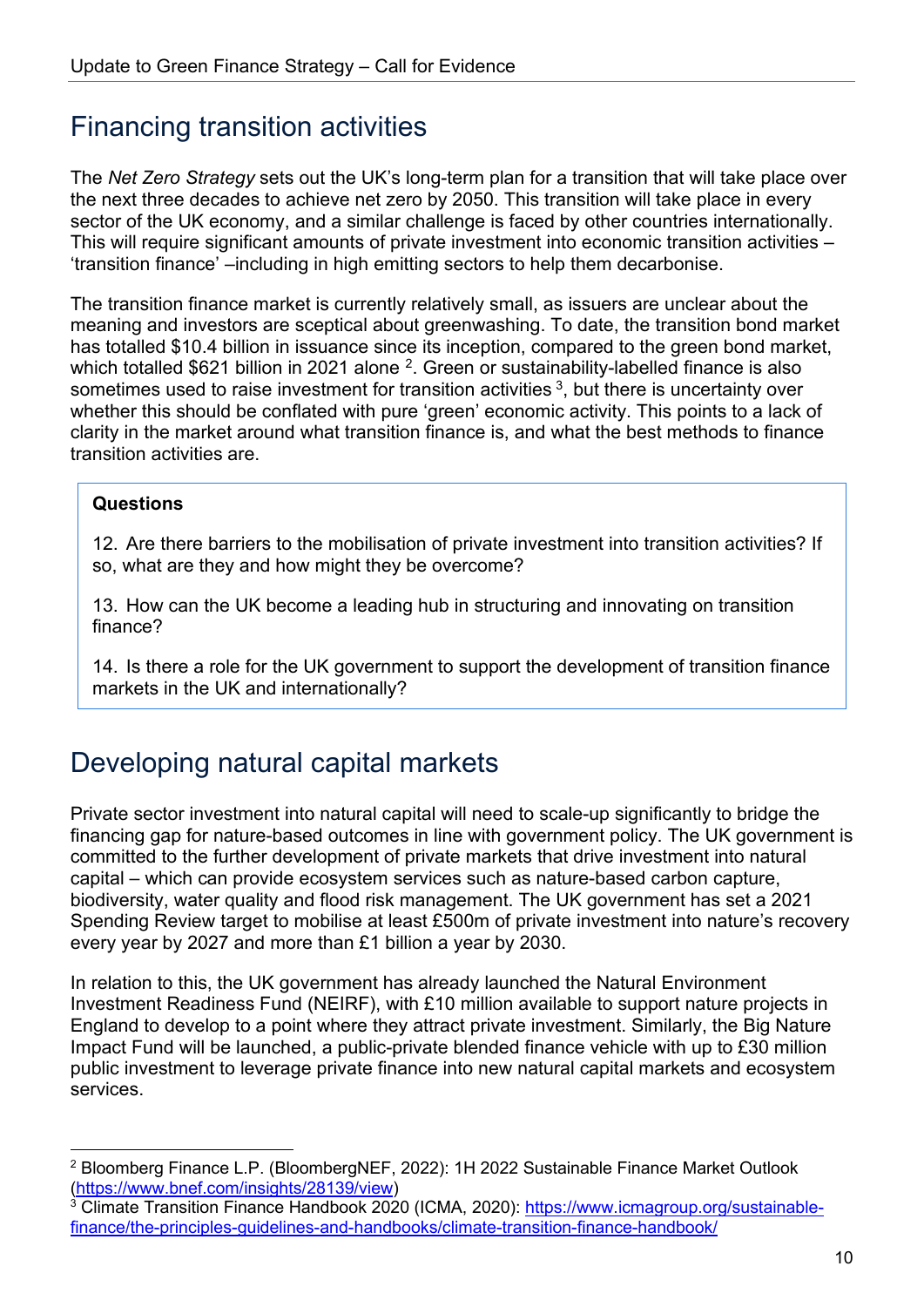#### **Questions**

15. How can the UK best support the mobilisation of private investment to natural capital assets?

16. How can the UK government best assess the progress and development of a natural capital investment market?

### <span id="page-10-0"></span>Ensuring broad access to green finance for local authorities, SMEs and retail customers

**Local authorities:** The Levelling up White Paper identifies that there are sharp differences in access to financial capital across different parts of the UK, with financial activity concentrated in relatively few areas.<sup>[4](#page-10-1)</sup> The Green Finance Strategy identified the important role of local authorities in guiding potential investors towards investment opportunities that support the UK's climate and environmental objectives, whilst meeting local priorities. Local authorities across England are also now required under the Environment Act 2021 to draw up Local Nature Recovery Strategies, which could be used to identify opportunities for investment in natural capital. However, there is often a lack of the resources and skills needed to develop commercially viable investment propositions for investors, creating a barrier for local actors to access private investment.

The UK Infrastructure Bank was launched in June 2021 to invest in infrastructure that tackles climate change, and boosts regional and local economic growth across the UK, in partnership with the private and public sector. To complement its investment and local authority lending activity, the Bank will be developing an expert advisory service to help local bodies develop and finance projects.

**SMEs:** Small to medium-sized enterprises (SMEs) account for 99.9% of the business population (5.5 million businesses), and account for three fifths of the employment, around half of turnover in the UK private sector and around 10% of UK territorial emissions.<sup>[5](#page-10-2)</sup> The Together for Our Planet Business Climate Leaders' campaign, which was spearheaded by then Net Zero Business Champion Andrew Griffith MP, took a crucial first step in terms of raising awareness of net zero among SMEs. The campaign to date has achieved almost 3,000 UK SME sign ups to the Race to Zero, exceeding any other country<sup>[6](#page-10-3)</sup>. Enabling SMEs to access adequate finance to adapt their businesses to a low carbon and sustainable future will require the UK financial sector to design and implement green finance solutions.

**Retail:** Green finance presents an opportunity for retail customers, providing them with access to capital that supports them in aligning with the UK's climate and environmental objectives. Innovative green finance retail products, such as green mortgages, can play an important role in this.

<span id="page-10-2"></span> $\overline{5}$  National Federation of Self Employed and Small Businesses (fsb), UK Small Business Statistics:<br>https://www.fsb.org.uk/uk-small-business-statistics.html

<span id="page-10-1"></span><sup>&</sup>lt;sup>4</sup> UK Government, Levelling up the United Kingdom, 2022, page 66:<br>https://www.gov.uk/government/publications/levelling-up-the-united-kingdom

<span id="page-10-3"></span> $6$  SME Climate Hub:<https://smeclimatehub.org/smes/>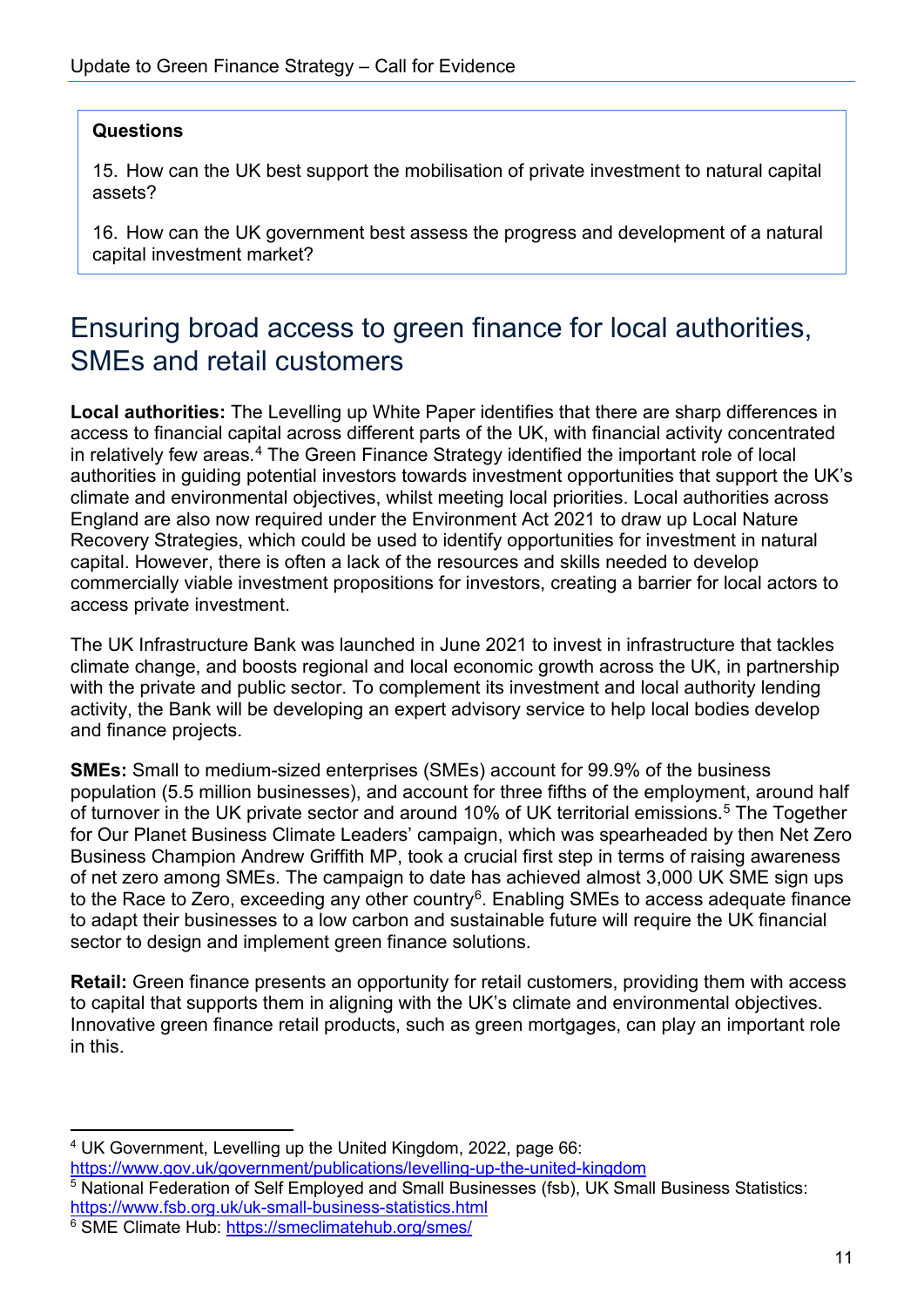#### **Questions**

17. How can the UK financial sector support the delivery of the UK's climate and environmental objectives at the local level, whilst also benefitting local growth and communities?

18. How can local authorities support the mobilisation of private and public investment to key sectors and technologies for the UK's climate and environmental objectives, whilst also meeting local priorities? What barriers to this are there?

19. What is the current state of capability within local authorities to attract investment, and how can it best be supported?

20. How can the UK financial sector support SMEs and retail customers to align with the UK's climate and environmental objectives?

21. Is there a role for the UK government to facilitate broad access to green finance for local authorities, SMEs or retail customers? If so, what should these roles be?

### <span id="page-11-0"></span>High integrity voluntary markets for carbon and other ecosystem services

Meeting climate and environmental objectives will require a significant scale up of finance domestically and internationally – and particularly to developing economies, where over \$1 trillion of additional annual investment is needed by 2050. Voluntary carbon markets and markets for other ecosystem services (such as biodiversity and nutrient mitigation) can help to unlock this much-needed finance, provided that they operate with high integrity.

Global markets for carbon are growing rapidly (from a global market value of c.\$300m in 2018 to approximately \$1bn in 2021), in part driven by companies voluntarily setting climate targets. Finalisation of the Paris Agreement's headline carbon trading rules ('Article 6'), at COP26, will likely attract additional finance into carbon markets. Other markets for ecosystem services are in earlier stages of development and have the potential to play a critical role in the transition to a sustainable, nature-positive land use sector.

Many stakeholders are seeking clarity on high integrity use of these markets, as well as how they can contribute to meeting climate targets and development objectives. The UK government has welcomed the work of the Voluntary Carbon Markets Integrity initiative (VCMI) and Integrity Council for Voluntary Carbon Markets (IC-VCM) to ensure that voluntary markets for carbon have integrity at their heart and are accessible for all at a global level.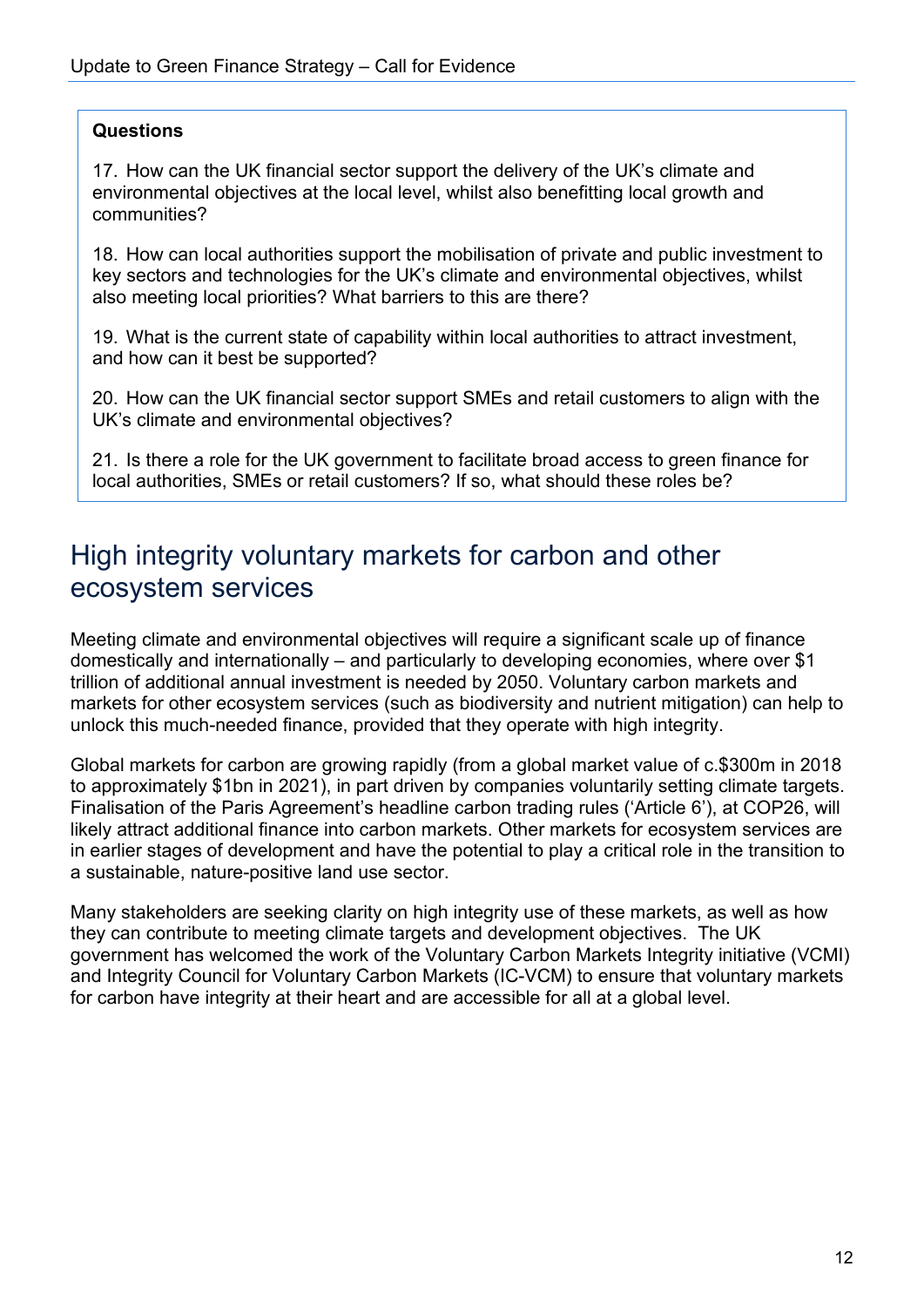#### **Questions**

22. How can the UK best support the development of high integrity voluntary markets for carbon and other ecosystem service markets?

23. How can we ensure that these markets encourage robust action on the UK's climate and environmental goals, and appropriately scale up finance flows to support these?

24. How should the UK harness the economic opportunities associated with high integrity growth in voluntary carbon markets and ecosystem services markets?

25. How can UK environmental and economic regulators increase demand for high quality, accredited ecosystems services?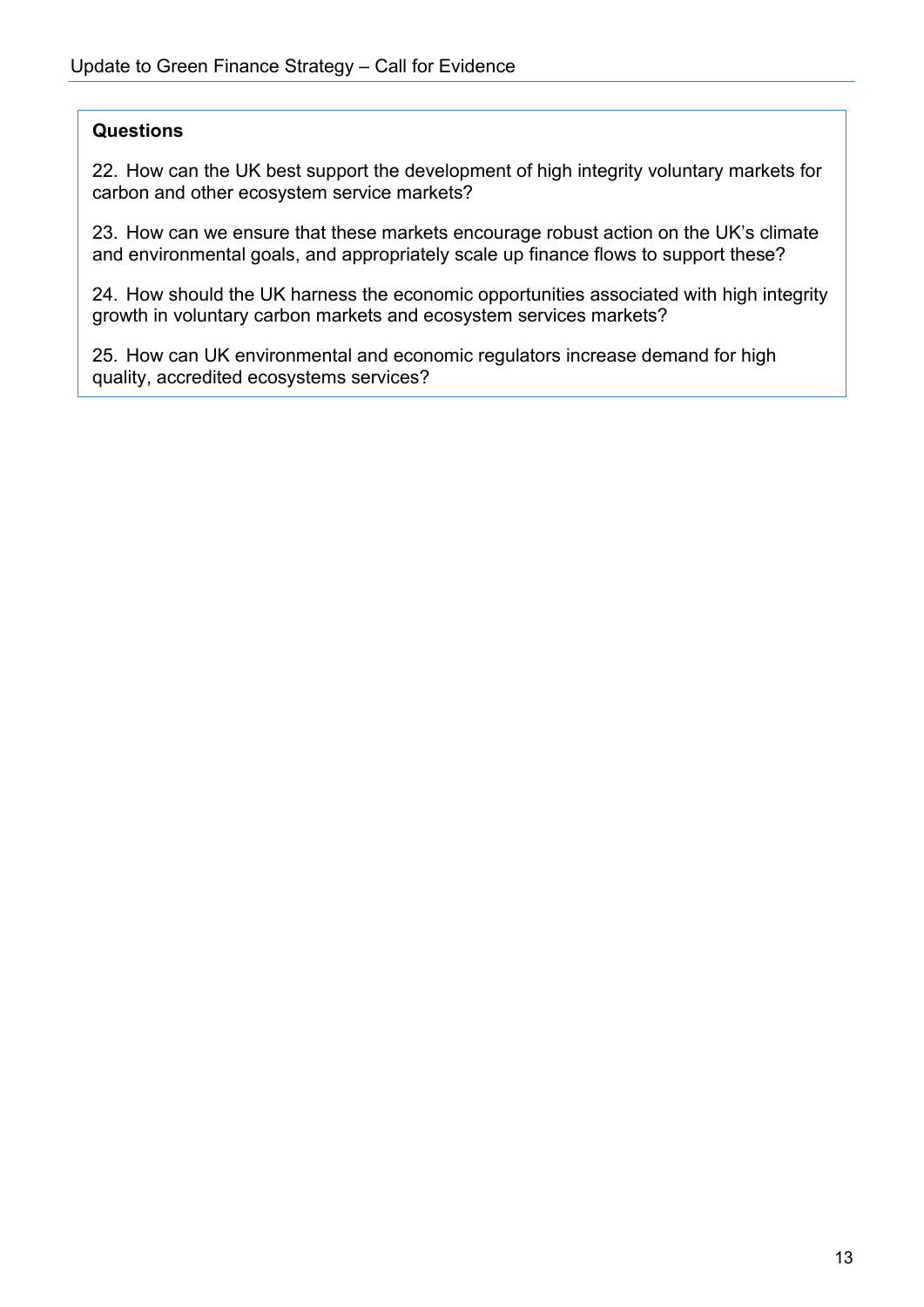## <span id="page-13-0"></span>Greening the financial system

The UK's financial services sector is one of the most innovative, open and dynamic in the world. Contributing 9% to the UK's GDP and over a million jobs, it also plays a critical role in financing the UK's economic future. Like all other sectors in the economy, it will need to evolve as the UK transitions to net zero and tackles broader environmental challenges like nature loss. In his Mansion House speech, the Chancellor set out the UK government's vision to position the UK financial services at the forefront of the major global trends that will reshape financial services over the coming decade, to cement our status as an international financial services hub. Green finance is a key pillar of that vision and at COP26, the Chancellor set out world-leading plans for the UK to be the world's first Net Zero-Aligned Financial Centre.

In *Greening Finance: A Roadmap to Sustainable Investing*, published in October 2021, the Government set out three phases to greening the financial system:

Phase 1: **Informing** investors and consumers – addressing the information gap for market participants, ensuring a flow of decision-useful information on environmental sustainability from corporates to financial market participants.

Phase 2: **Acting** on the information – creating expectations and requirements that this sustainability information is mainstreamed into business and financial decisions, for example in risk management and investor stewardship.

Phase 3: **Shifting** financial flows – ensuring that financial flows across the economy shift to align with the UK's net zero commitment, the need to adapt to climate change and achieve wider environmental goals.

Climate change and nature loss both pose clear risks and opportunities for the financial sector. The UK government's aim is to minimise the risks - protecting financial stability, correcting market failure and protecting consumers - and maximise the opportunities, supporting the UK financial sector to maintain and build on its reputation as a world-leading hub for green finance.

### **Headline Questions**

26. What are the key characteristics of a Net Zero-aligned Financial Centre? How would these characteristics apply to a typical UK-based:

h) Retail investor

- a) Bank
- b) Insurer
- f) Large private company
- g) Small and medium size enterprise (SME)
- c) Asset manager

e) Listed company

- d) Regulated asset owner
- i) Professional services firm
- j) or any other relevant industry participant

27. What market barriers are there to the integration of environmental-related factors into financial decision-making?

28. What should the role of the UK government or regulators be to support the greening of the financial system? How could they go further?

29. How can the UK government measure progress towards greening the financial system?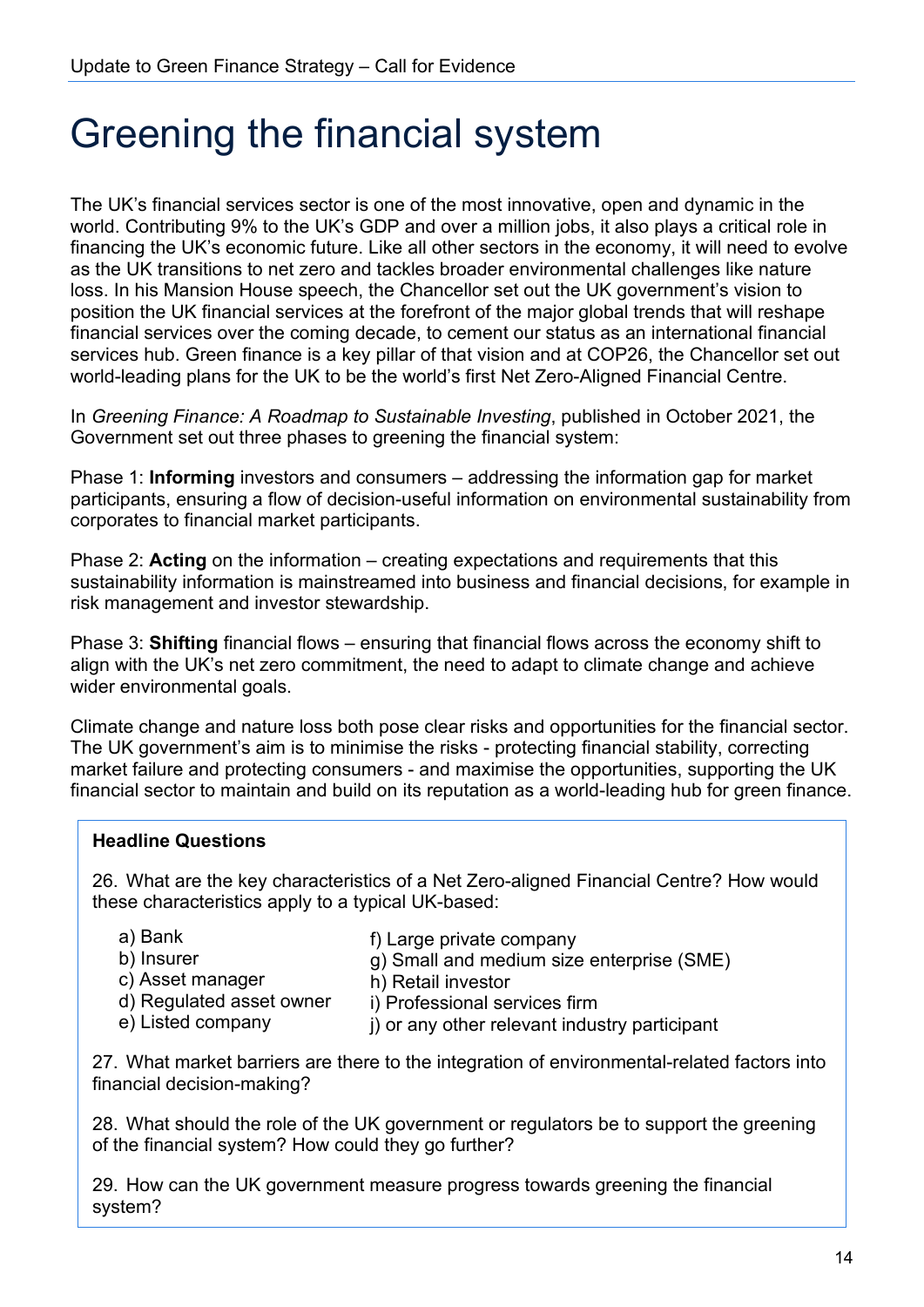## <span id="page-14-0"></span>Providing the market with the right data

Robust climate-related and nature-related data is a critical enabler for the UK's green finance priorities. High-quality disclosure of climate-related and nature-related risks and opportunities will need to be underpinned by accurate and timely data. Access to data is often cited as a key barrier to identifying green investment opportunities and accounting for climate and naturerelated risks. This decision-grade environmental data is needed to enable investors to inform and align capital allocations in climate and nature-positive directions.

The Taskforce for Climate Related Disclosures (TCFD) developed a framework for consistent climate related financial risk disclosures for companies. The UK government became the first G20 country to enshrine mandatory TCFD aligned disclosures for the largest UK registered companies and financial institutions.

The UK government is also supporting the work of the Taskforce for Nature Related Financial Disclosures (TNFD), which is delivering a risk management and disclosure framework for organisations to report and act on nature risks. The first beta version of its nature-related risk-management and disclosure framework was published in March 2022<sup>[7](#page-14-1)</sup>. These disclosures must be grounded in quality data to be reliable and provide a clear view of the materiality of nature-related risks to business operations.

### **Questions**

30. What steps can the UK government take to support a robust investment data ecosystem to attract green finance flows?

31. Are Scope 3 (supply chain) emissions data important for investors to assess and manage climate-related risks and opportunities?

32. Is there a role for the UK government to support businesses (of different types and sizes) to make good quality Scope 3 emissions disclosures (including SMEs in the value chain of disclosing entities)? If so, what should this be?

<span id="page-14-1"></span> $7$  The TNFD Nature-Related Risk & Opportunity Management and Disclosure Framework Beta v0.1: <https://tnfd.global/tnfd-framework/>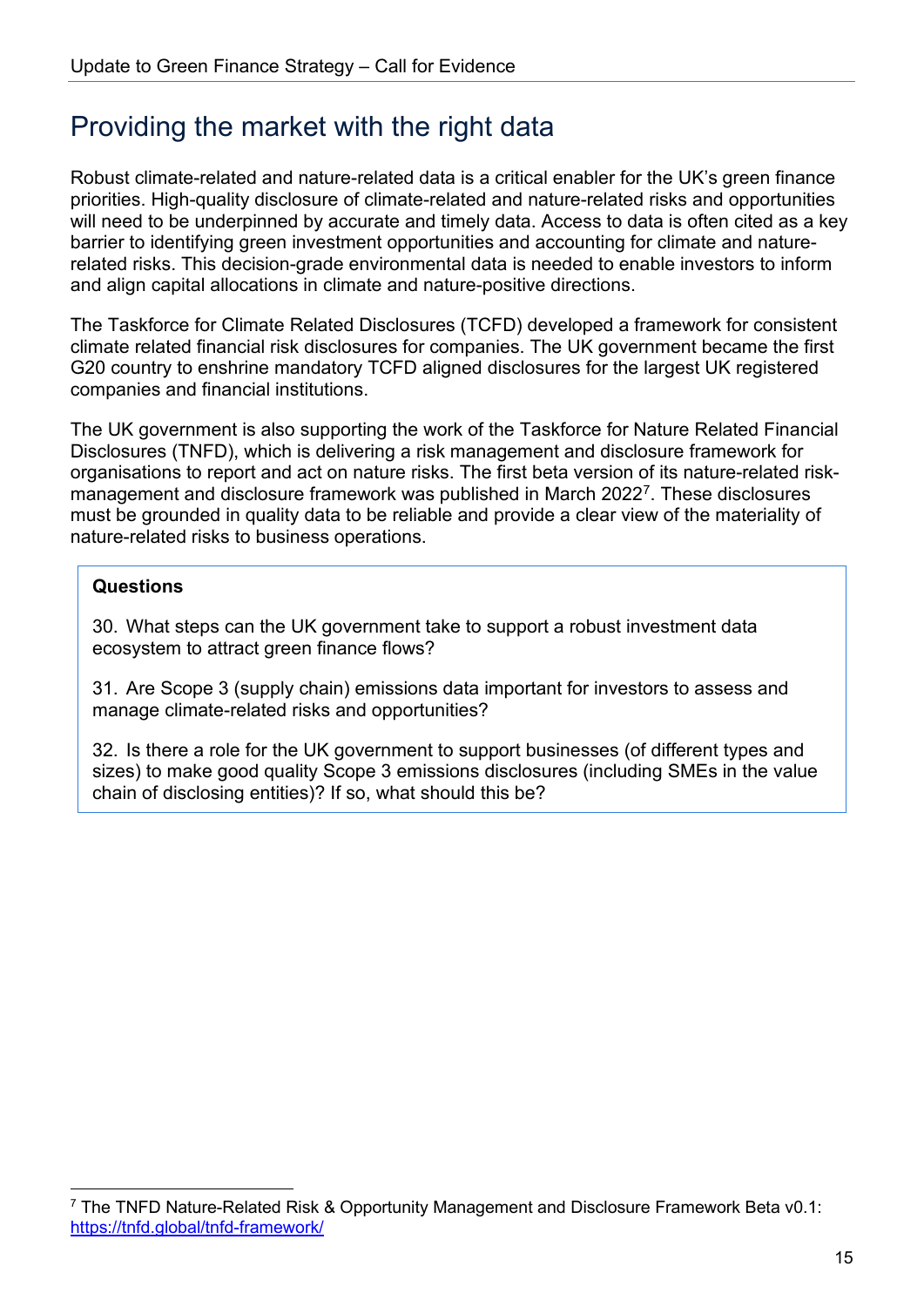## <span id="page-15-0"></span>Leading internationally

Tackling the interlinked challenges of climate change and biodiversity loss is the UK's top international priority, as identified in the UK's Integrated Review<sup>[8](#page-15-2)</sup>. The forthcoming UK 2030 *Strategic Framework on International Climate and Nature Action* ("2030 Strategic Framework") will define the UK Government's vision for a long-term role on these issues internationally.

The update to the *Green Finance Strategy* is an opportunity to consider in greater depth how the UK government can support and accelerate global **financial** solutions to climate change and biodiversity loss, including by building on domestic leadership and working with the UK's world-leading financial sector.

In answering the following questions for this Call for Evidence, please note that a separate consultation was published on 21 March 2022 to inform the *2030 Strategic Framework*, which closed on 24 April 2022. Therefore, this Call for Evidence is not inviting views on non-finance related international actions on climate and nature.

#### **Headline Questions**

33. Up to 2030, how can the UK government best support the global transition to a net zero, nature-positive financial system that is both inclusive and resilient?

34. How can the UK government increase the mobilisation of public and private investment to achieve 2030 climate and nature targets in emerging and developing economies?

35. How should the UK government assess and measure progress towards the transition of the global financial system and mobilisation of finance for global climate and nature goals?

### <span id="page-15-1"></span>Building on the Glasgow Leaders' Declaration on Forests and Land Use

The Agriculture, Forestry and other Land Use (AFOLU) sector accounts for 23% of global greenhouse gas (GHG) emissions. $9\text{ T}$  $9\text{ T}$ o align with the Paris Agreement Goals and ensure the delivery of net zero commitments, limiting land use change sources of GHG emissions – and increasing activities which drive sequestration – is therefore critical.

Having introduced world-leading due diligence legislation through the *Environment Act 2021* to tackle illegal deforestation in UK supply chains, the UK government has already taken bold steps internationally.

<span id="page-15-2"></span><sup>&</sup>lt;sup>8</sup> Global Britain in a Competitive Age: the Integrated Review of Security, Defence, Development and [Foreign Policy: https://www.gov.uk/government/publications/global-britain-in-a-competitive-age-the](https://www.gov.uk/government/publications/global-britain-in-a-competitive-age-the-integrated-review-of-security-defence-development-and-foreign-policy)[integrated-review-of-security-defence-development-and-foreign-policy](https://www.gov.uk/government/publications/global-britain-in-a-competitive-age-the-integrated-review-of-security-defence-development-and-foreign-policy) 9 IPCC Special Report on Climate Change and Land (2019):

<span id="page-15-3"></span><https://www.ipcc.ch/srccl/chapter/summary-for-policymakers/>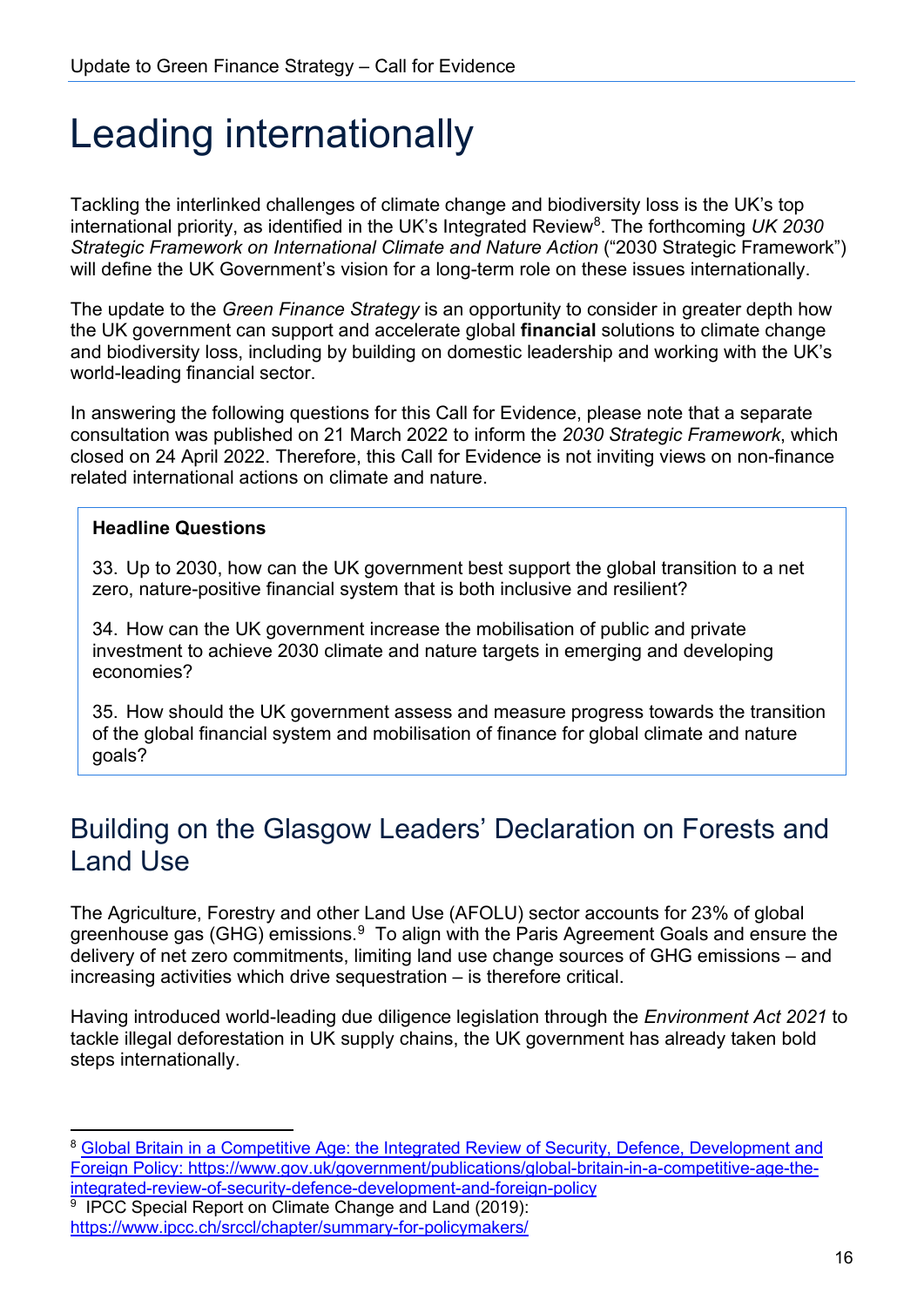COP26 marked a significant moment for global efforts to protect and restore forests, which are crucial to the functioning of the carbon and water cycle, as well as climate mitigation and adaptation. 141 governments signed the *Glasgow Leaders' Declaration on Forests and Land Use* (GLD).

Action 6 of the GLD commits governments, including the UK, to "...facilitate the alignment of financial flows with international goals to reverse forest loss and degradation, while ensuring robust policies and systems are in place to accelerate the transition to an economy that is resilient and advances forest, sustainable land use, biodiversity and climate goals''.

This Call for Evidence is therefore seeking the views of a diverse range of stakeholders with an interest and role in deforestation-linked finance.

### **Questions**

36. How can governments work with the financial sector to help align the global financial system with the Glasgow Leaders' Declaration goal of reversing forest loss and degradation by 2030?

37. What support is needed to help firms to factor AFOLU related emissions and potential risks into their strategic planning?

### <span id="page-16-0"></span>Supporting an inclusive transition in emerging and developing economies

Globally there is a growing list of green finance standards and frameworks, such as taxonomies and climate related financial disclosures. These are essential to enabling the global transition of the financial system and wider economy, but if not effectively designed may create unintended negative impacts on some markets and stakeholders.

For example, companies in emerging and developing economies – especially small and medium sized enterprises, may be unable to afford the extensive analysis of their operations to fulfil reporting requirements – potentially reducing their access to finance. Equally, many governments are still building their domestic regulatory capacity and their capability to ensure financial stability.

Identifying and mitigating unintended consequences is essential to ensuring the global transition is inclusive. The UK government is seeking views on how to support emerging and developing economies on the specific challenges they face.

### **Questions**

38. What are the unique challenges for emerging and developing economies in meeting the requirements of the transition to a net zero and nature-positive global financial system, and how can the UK best provide support to overcome these?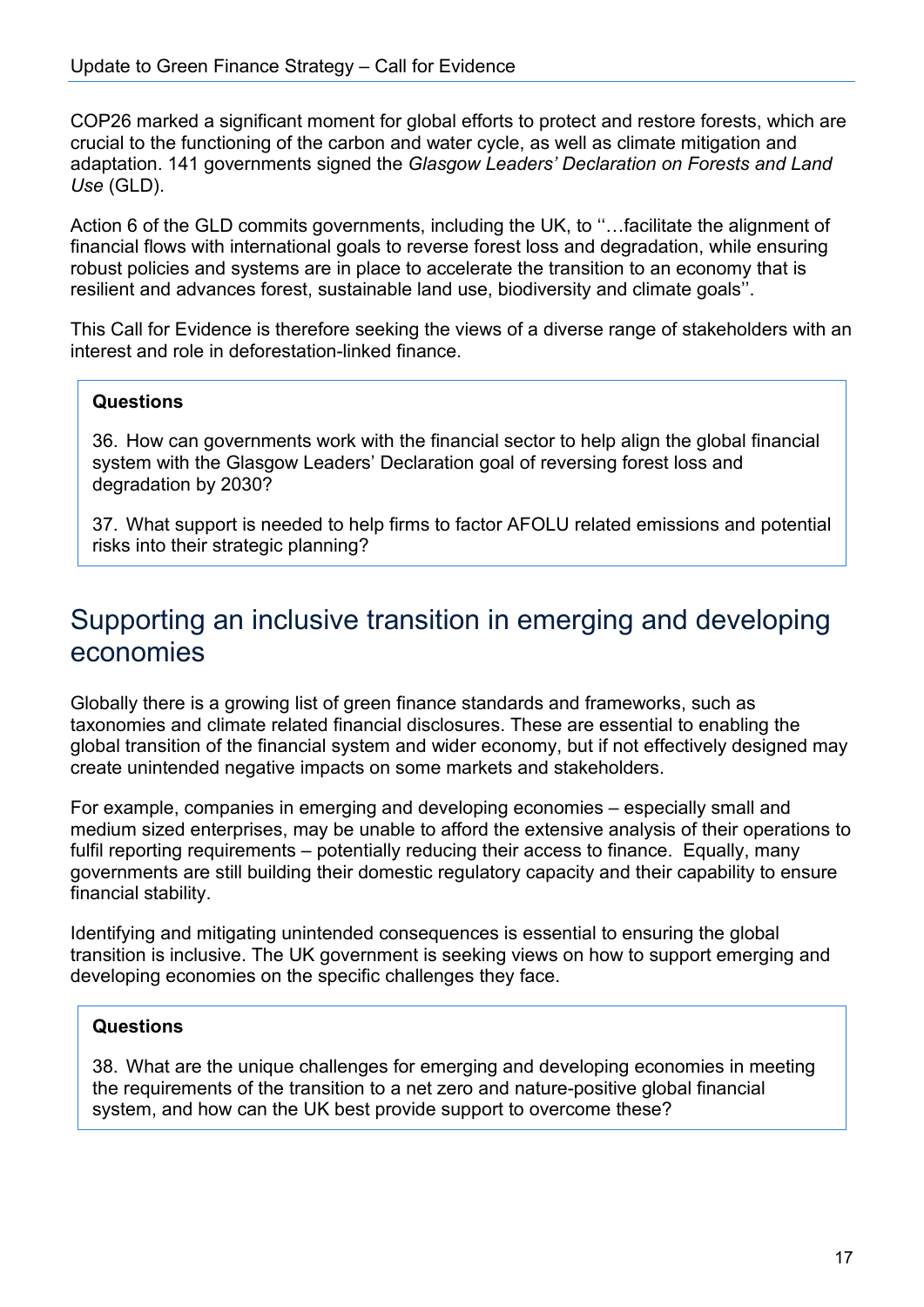## <span id="page-17-0"></span>Mobilising finance in emerging and developing economies using green bonds

Green bonds are a valuable but largely untapped instrument for emerging and developing economies. The global bond market has annual issuances totalling over USD 6.7 trillion, double the size of the global equity market. $^{\mathsf{10}}$  $^{\mathsf{10}}$  $^{\mathsf{10}}$  The green bond share of the market is growing, accounting for USD 280 billion of issuances in 2020, however these remain dominated by issuers in developed economies.<sup>[11](#page-17-2)</sup> Despite surveys showing that there is sovereign and corporate interest, annual green bond issuance for 2020 in emerging economies totalled USD 40 billion- only 14% of the global total.<sup>12</sup>

Scaling up the use of green bonds in emerging and developing economies could provide substantial support in financing their climate and nature goals, while also providing institutional investors with major new markets for investment in green assets. The UK government is seeking views on how to most effectively support this.

### **Questions**

39. Considering the key market incentives and barriers, how can the UK best support an increase in high quality, green bond issuances for emerging and developing economies?

[=En](https://www.oecd.org/officialdocuments/publicdisplaydocumentpdf/?cote=DCD(2021)20&docLanguage=En)

<span id="page-17-1"></span><sup>&</sup>lt;sup>10</sup> PIMCO (n.d.), Understanding Green, Social and Sustainability Bonds: [https://europe.pimco.com/en](https://europe.pimco.com/en-eu/resources/education/understanding-green-social-and-sustainability-bonds)[eu/resources/education/understanding-green-social-and-sustainability-bonds](https://europe.pimco.com/en-eu/resources/education/understanding-green-social-and-sustainability-bonds) 

<span id="page-17-2"></span><sup>&</sup>lt;sup>11</sup> Amundi and IFC (2021): Emerging Market Green Bonds – Report 2020: [https://research](https://research-center.amundi.com/article/emerging-market-green-bonds-report-2020)[center.amundi.com/article/emerging-market-green-bonds-report-2020.](https://research-center.amundi.com/article/emerging-market-green-bonds-report-2020)

<span id="page-17-3"></span><sup>&</sup>lt;sup>12</sup> OECD (2021). Scaling up Green, Social, Sustainability and Sustainability-linked Bond Issuances in Developing Countries: [https://www.oecd.org/officialdocuments/publicdisplaydocumentpdf/?cote=DCD\(2021\)20&docLanguage](https://www.oecd.org/officialdocuments/publicdisplaydocumentpdf/?cote=DCD(2021)20&docLanguage=En)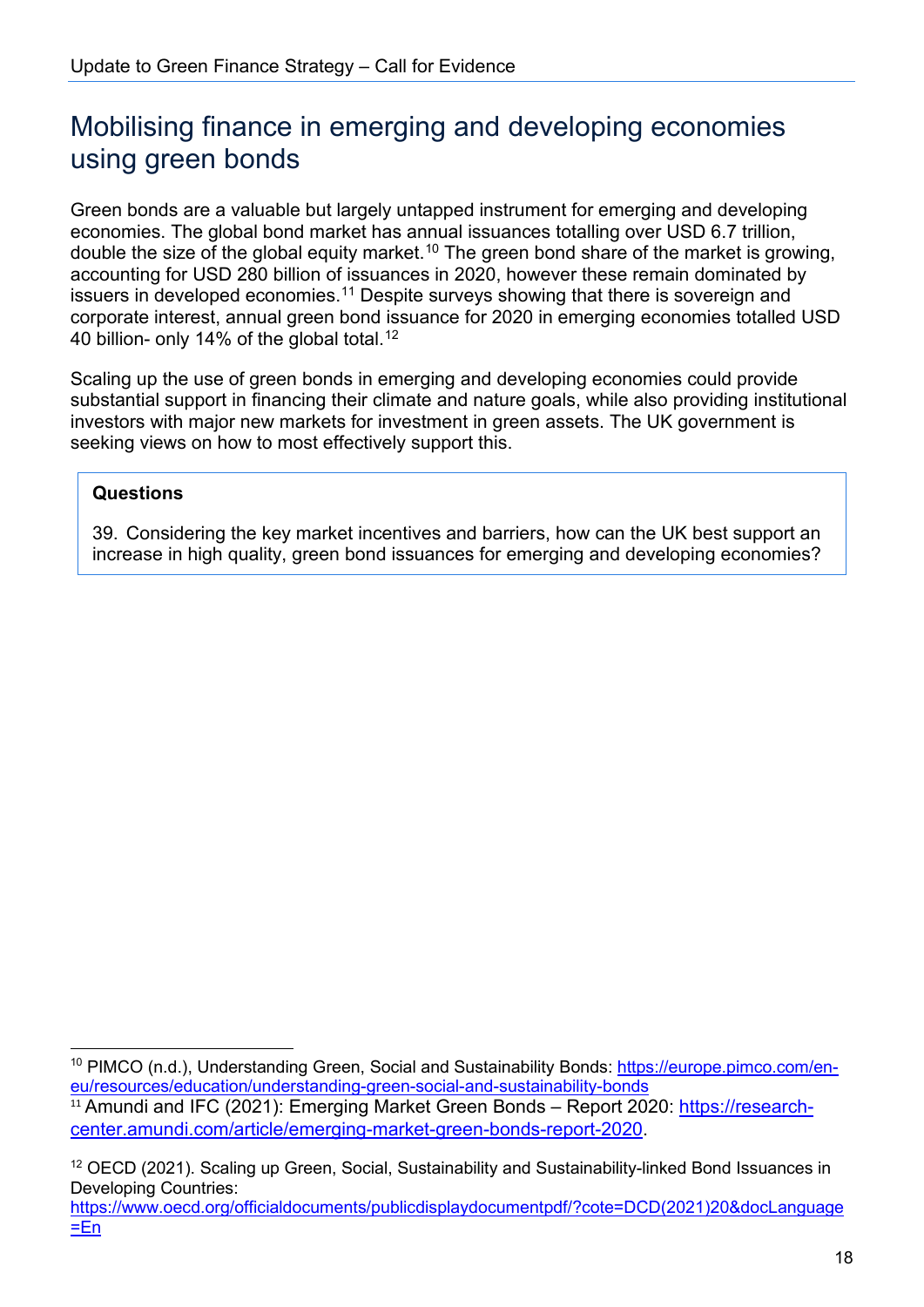## <span id="page-18-0"></span>Consultation questions

### **Capturing the opportunity**

- 1. What are the key characteristics of a leading global centre for green finance?
- 2. Do you consider the UK's green finance regulatory framework to be world-class?
- 3. To what extent does the UK's private and public sectors have appropriate skills/capacity to attract international green finance flows?
- 4. What are the UK's comparative strengths and weaknesses in its green finance offering compared to other international financial centres? What are these are for:
	- a) Asset management
	- b) Capital markets
	- c) Banking
	- d) Insurance
	- e) Professional services
	- f) Fintech

5. How can the UK government measure progress towards becoming a leading global centre for green finance?

6. What areas for potential growth – for example emerging financial products and instruments – are there in green finance for the UK financial services sector?

#### **Financing the UK's energy security, climate and environmental objectives**

7. How can the UK support a financial system that leverages private investment to meet the UK's climate and environmental objectives?

8. How can the UK support a financial system that leverages private investment to meet the objectives of the British Energy Security Strategy, including in areas such as nuclear, hydrogen, carbon capture and storage and domestic oil and gas production, to reduce our reliance on imported fossil fuels as part of a smooth energy transition?

9. What barriers are there to unlocking private investment to support the UK's energy security, climate and environmental objectives?

10. How can the UK government assess and measure progress toward financing the UK's energy security, climate and environmental objectives?

11. How can the UK best facilitate greater private investment into climate change adaptation and resilience activities?

*Financing transition activities*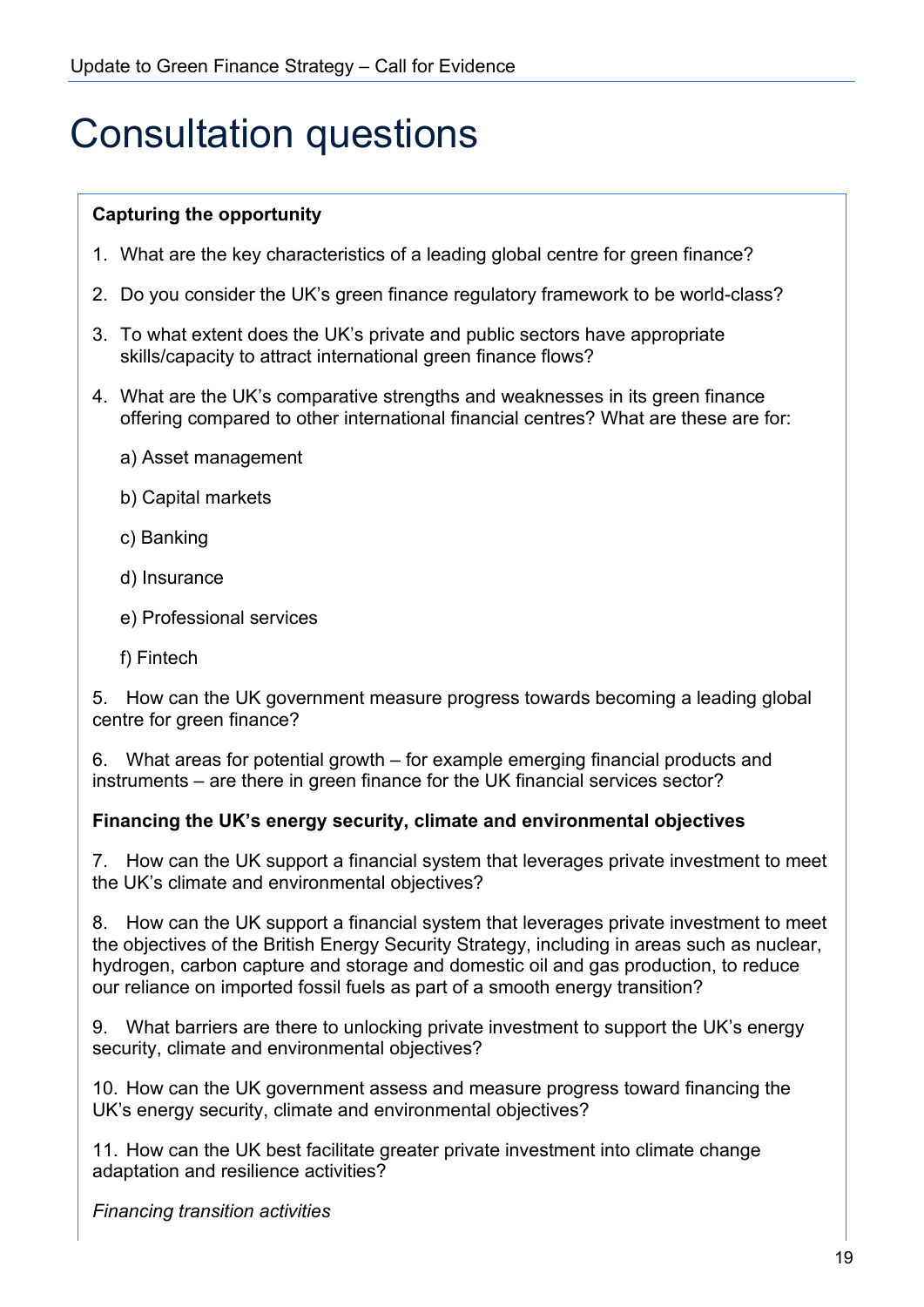12. Are there barriers to the mobilisation of private investment into transition activities? If so, what are they and how might they be overcome?

13. How can the UK become a leading hub in structuring and innovating on transition finance?

14. Is there a role for the UK government to support the development of transition finance markets in the UK and internationally?

#### *Developing natural capital markets*

15. How can the UK best support the mobilisation of private investment to natural capital assets?

16. How can the UK government best assess the progress and development of a natural capital investment market?

*Ensuring broad access to green finance for local authorities, SMEs and retail customers*

17. How can the UK financial sector support the delivery of the UK's climate and environmental objectives at the local level, whilst also benefitting local growth and communities?

18. How can local authorities support the mobilisation of private and public investment to key sectors and technologies for the UK's climate and environmental objectives, whilst also meeting local priorities? What barriers to this are there?

19. What is the current state of capability within local authorities to attract investment, and how can it best be supported?

20. How can the UK financial sector support SMEs and retail customers to align with the UK's climate and environmental objectives?

21. Is there a role for the UK government to facilitate broad access to green finance for local authorities, SMEs or retail customers? If so, what should these roles be?

*High integrity voluntary markets for carbon and other ecosystem services*

22. How can the UK best support the development of high integrity voluntary markets for carbon and other ecosystem service markets?

23. How can we ensure that these markets encourage robust action on the UK's climate and environmental goals, and appropriately scale up finance flows to support these?

24. How should the UK harness the economic opportunities associated with high integrity growth in voluntary carbon markets and ecosystem services markets?

25. How can UK environmental and economic regulators increase demand for high quality, accredited ecosystems services?

#### **Greening the financial system**

26. What are the key characteristics of a Net Zero-aligned Financial Centre? How would these characteristics apply to a typical UK-based: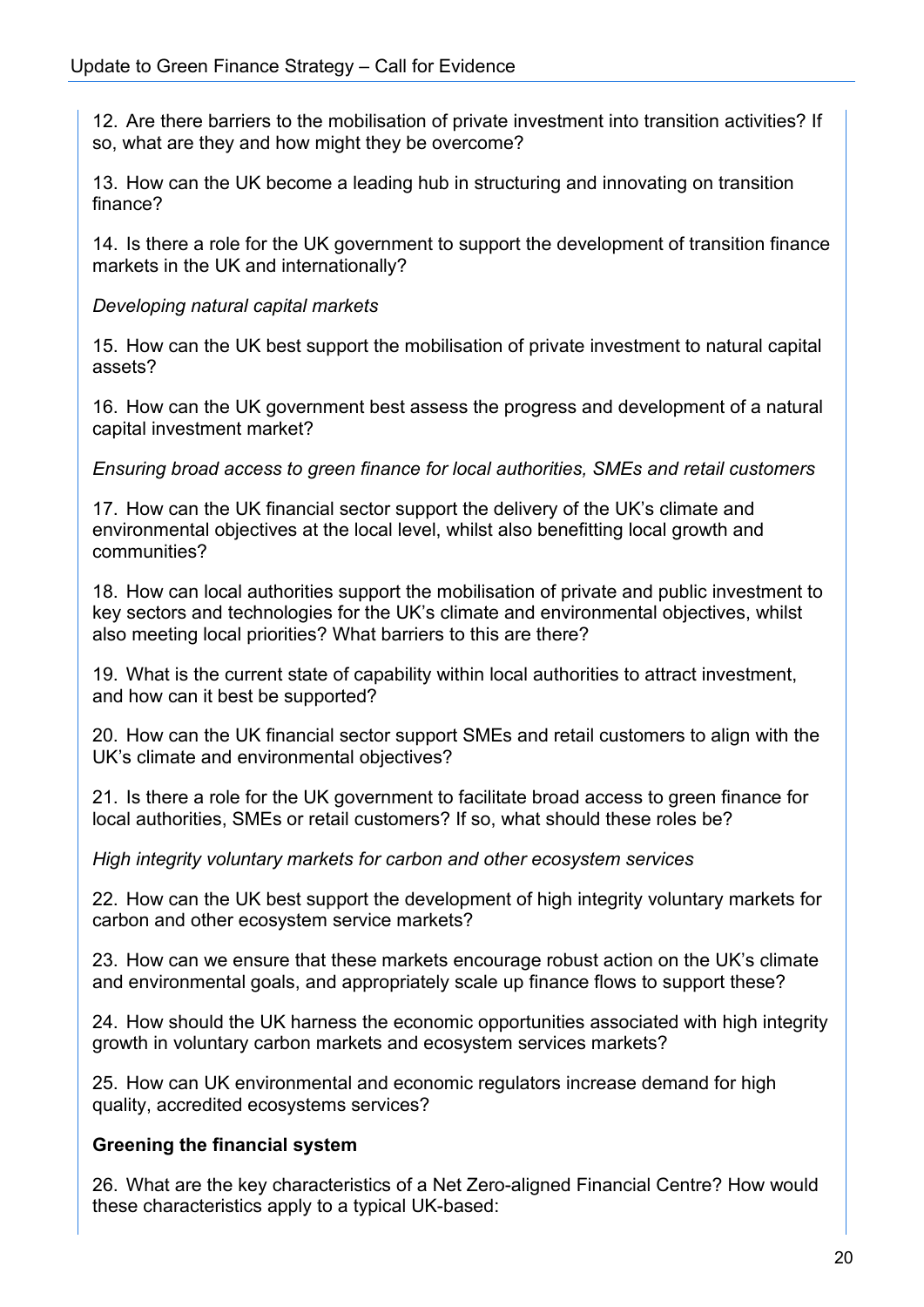- a. Bank
- b. Insurer
- c. Asset manager
- d. Regulated asset owner
- e. Listed company
- f. Large private company
- g. Small and medium size enterprise (SME)
- h. Retail investor
- i. Professional services firm
- j. or any other relevant industry participant

27. What market barriers are there to the integration of environmental-related factors into financial decision-making?

28. What should the role of the UK government or regulators be to support the greening of the financial system? How could they go further?

29. How can the UK government measure progress towards greening the financial system?

*Providing the market with the right data*

30. What steps can the UK government take to support a robust investment data ecosystem to attract green finance flows?

31. Are Scope 3 (supply chain) emissions data important for investors to assess and manage climate-related risks and opportunities?

32. Is there a role for the UK government to support businesses (of different types and sizes) to make good quality Scope 3 emissions disclosures (including SMEs in the value chain of disclosing entities)? If so, what should this be?

### **Leading internationally**

33. Up to 2030, how can the UK government best support the global transition to a net zero, nature-positive financial system that is both inclusive and resilient?

34. How can the UK government increase the mobilisation of public and private investment to achieve 2030 climate and nature targets in emerging and developing economies?

35. How should the UK government assess and measure progress towards the transition of the global financial system and mobilisation of finance for global climate and nature goals?

*Building on the Glasgow Leaders' Declaration on Forests and Land Use*

36. How can governments work with the financial sector to help align the global financial system with the Glasgow Leaders' Declaration goal of reversing forest loss and degradation by 2030?

37. What support is needed to help firms to factor AFOLU related emissions and potential risks into their strategic planning?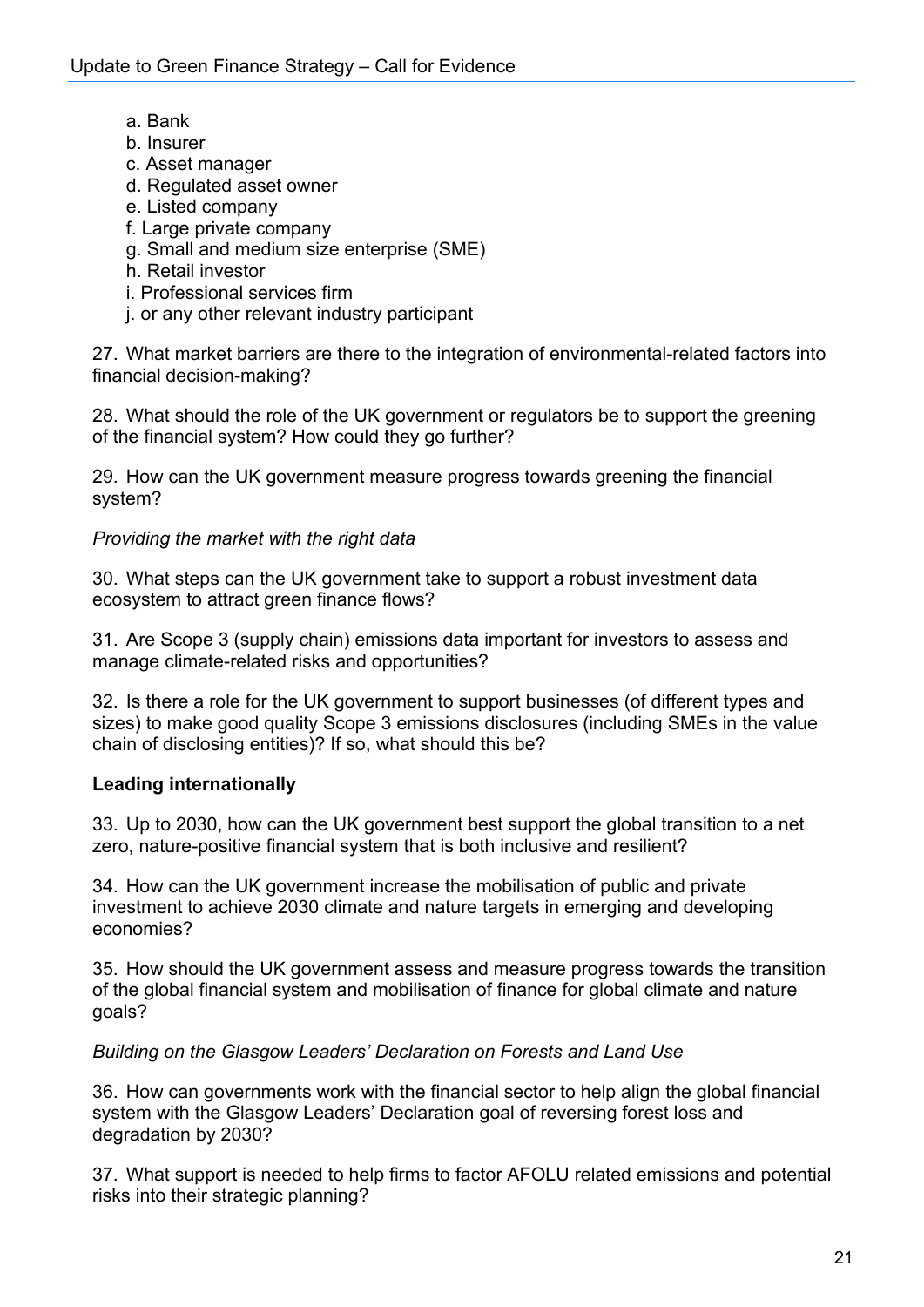*Supporting an inclusive transition in emerging and developing economies*

38. What are the unique challenges for emerging and developing economies in meeting the requirements of the transition to a net zero and nature-positive global financial system, and how can the UK best provide support to overcome these?

*Mobilising finance in emerging and developing economies using green bonds*

39. Considering the key market incentives and barriers, how can the UK best support an increase in high quality, green bond issuances for emerging and developing economies?